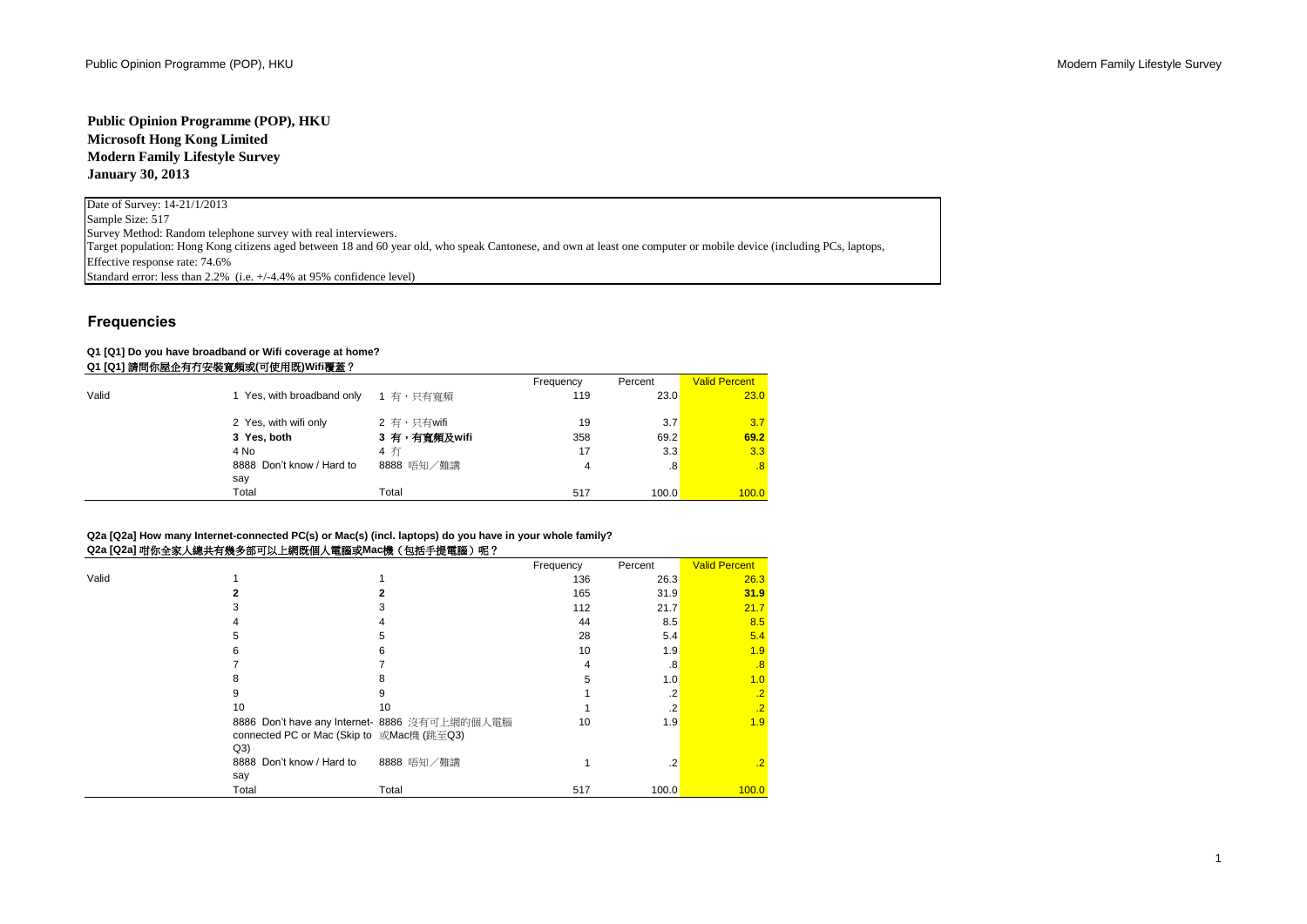# Statistics [Include 0]

Q2am [Q2a] How many Internet-connected PC(s) or Mac(s) (incl. laptops) do you have in your whole family?

Q2am [Q2a] 咁你全家人總共有幾多部可以上網既個人電腦或Mac機(包括手提電腦)呢?

|       |         |      | Std. Error of                                                                                                                             |                          |      |                |         |         |                       |
|-------|---------|------|-------------------------------------------------------------------------------------------------------------------------------------------|--------------------------|------|----------------|---------|---------|-----------------------|
| Valio | Missing | Mean | Mean<br>$\label{eq:1.1} \begin{array}{ll} \mathcal{L} & \mathcal{L} & \mathcal{L} \\ \mathcal{L} & \mathcal{L} & \mathcal{L} \end{array}$ | Median                   | Mode | Std. Deviation | Minimum | Maximum | Sun.<br>$\sim$ $\sim$ |
| 516   |         | 2.45 | .066                                                                                                                                      | $\sim$ $\sim$<br>$-.$ u' |      | 1.50           |         |         | 1265                  |

Statistics [Exclude 0]

Q2am [Q2a] How many Internet-connected PC(s) or Mac(s) (incl. laptops) do you have in your whole family?

Q2am [Q2a] 咁你全家人總共有幾多部可以上網既個人電腦或Mac機(包括手提電腦)呢?

|       |         |      | Std. Error of |        |      |                |         |         |      |
|-------|---------|------|---------------|--------|------|----------------|---------|---------|------|
| Valid | Missing | Mean | Mean          | Median | Mode | Std. Deviation | Minimum | Maximum | Sum  |
| 506   |         | 2.50 | .uoo          | 2.00   |      | .478،          |         | 10      | 1265 |

## **Q2b [Q2b] How much time do you spend on using these PC(s) or Mac(s) (incl. laptops) on average per day? Q2b [Q2b]** 你平均每日會花幾多時間用呢**D**個人電腦或**Mac**機上(包括手提電腦)?

|         |                           |             | Frequency      | Percent        | <b>Valid Percent</b> |
|---------|---------------------------|-------------|----------------|----------------|----------------------|
| Valid   | $\mathbf 0$               | $\mathbf 0$ | 52             | 10.3           | 10.3                 |
|         |                           |             | 145            | 28.6           | 28.7                 |
|         |                           | 2           | 97             | 19.1           | 19.2                 |
|         | 3                         | 3           | 78             | 15.4           | 15.4                 |
|         |                           | 4           | 44             | 8.7            | 8.7                  |
|         | 5                         | 5           | 20             | 3.9            | 4.0                  |
|         | 6                         | 6           | 15             | 3.0            | 3.0                  |
|         |                           |             | 6              | 1.2            | 1.2                  |
|         | 8                         | 8           | 8              | 1.6            | 1.6                  |
|         | 9                         | 9           | $\overline{2}$ | $\cdot$ 4      | $\cdot$ 4            |
|         | 10                        | 10          | 16             | 3.2            | 3.2                  |
|         | 11                        | 11          | 2              | $\cdot$        | .4                   |
|         | 12                        | 12          | 8              | 1.6            | 1.6                  |
|         | 13                        | 13          |                | .2             | .2                   |
|         | 14                        | 14          |                | $\overline{2}$ | $\overline{.2}$      |
|         | 8888 Don't know / Hard to | 8888 唔知/難講  | 11             | 2.2            | 2.2                  |
|         | say                       |             |                |                |                      |
|         | Total                     | Total       | 506            | 99.8           | 100.0                |
| Missing | -99 Refuse to answer      | -99 拒答      |                | $\cdot$        |                      |
| Total   |                           |             | 507            | 100.0          |                      |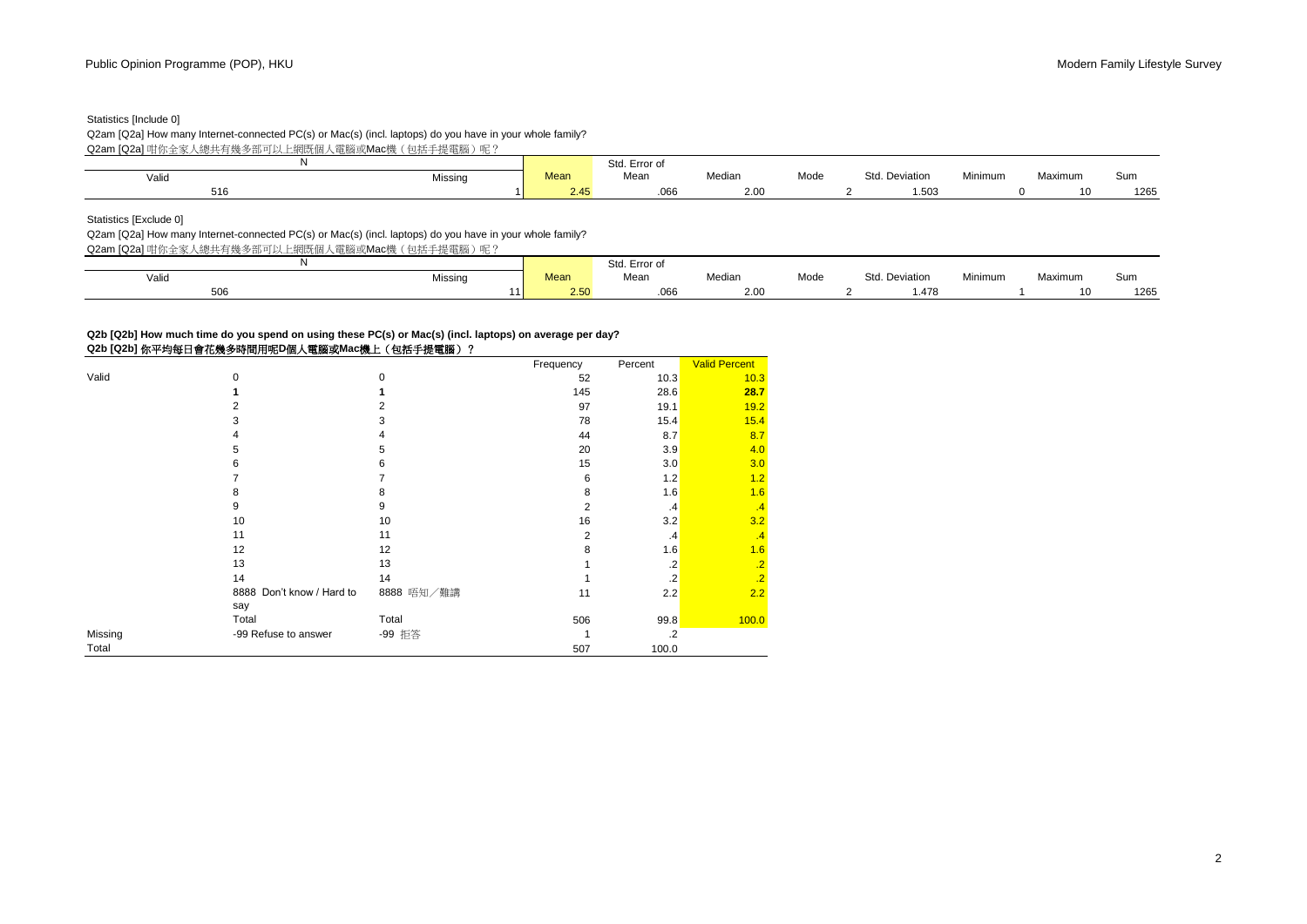| Q2c [Q2c] What proportion of these time do you spend for work or education (vs. leisure / entertainment)? |  |
|-----------------------------------------------------------------------------------------------------------|--|
| Q2c [Q2c] 咁當中有幾多成既時間係用黎工作或者學習既呢(相對休閒或娛樂用途)?                                                               |  |

|       |                           |              | Frequency      | Percent           | <b>Valid Percent</b> |
|-------|---------------------------|--------------|----------------|-------------------|----------------------|
| Valid | ${\bf .0}$                | ${\bf .0}$   | 144            | 28.4              | 28.4                 |
|       | $.5\,$                    | $.5\,$       | 1              | $\cdot$ .2        | $\cdot$ .2           |
|       | 1.0                       | 1.0          | 5              | 1.0               | 1.0                  |
|       | 1.5                       | 1.5          | $\overline{c}$ | $\cdot$           | $\overline{.4}$      |
|       | 2.0                       | 2.0          | 4              | $\boldsymbol{.8}$ | $\overline{.8}$      |
|       | 3.0                       | 3.0          | $\overline{2}$ | $\cdot$ 4         | $\overline{.4}$      |
|       | 4.0                       | 4.0          | 1              | $\overline{2}$    | $\overline{.2}$      |
|       | 5.0                       | 5.0          | 8              | 1.6               | 1.6                  |
|       | 6.0                       | $6.0\,$      | 1              | $.2\,$            | $\overline{.2}$      |
|       | 7.0                       | 7.0          | 1              | $\cdot$           | $\overline{.2}$      |
|       | 8.0                       | 8.0          | 4              | $\boldsymbol{.8}$ | $\overline{.8}$      |
|       | 9.0                       | 9.0          | $\overline{2}$ | .4                | .4                   |
|       | 10.0                      | 10.0         | 23             | 4.5               | 4.5                  |
|       | 12.0                      | 12.0         | 1              | $.2\,$            | $\overline{.2}$      |
|       | 15.0                      | 15.0         | $\overline{c}$ | $\cdot$           | $\overline{.4}$      |
|       | 16.0                      | 16.0         | 1              | $\cdot$ .2        | $\overline{.2}$      |
|       | 20.0                      | 20.0         | 22             | 4.3               | 4.3                  |
|       | 25.0                      | 25.0         | 11             | 2.2               | 2.2                  |
|       | 30.0                      | 30.0         | 35             | 6.9               | 6.9                  |
|       | 33.0                      | 33.0         | 6              | $1.2$             | 1.2                  |
|       | 34.0                      | 34.0         | 1              | $\cdot$           | $\overline{.2}$      |
|       | 35.0                      | 35.0         | 1              | $\cdot$ .2        | $\overline{.2}$      |
|       | 40.0                      | 40.0         | $\overline{7}$ | 1.4               | 1.4                  |
|       | 50.0                      | 50.0         | 87             | 17.2              | 17.2                 |
|       | 55.0                      | 55.0         | 1              | $.2\,$            | $\cdot$ .2           |
|       | 60.0                      | 60.0         | 9              | 1.8               | 1.8                  |
|       | 66.0                      | 66.0         | 1              | $.2\,$            | $\cdot$ .2           |
|       | 67.0                      | 67.0         | $\overline{c}$ | $\cdot$ 4         | $\overline{.4}$      |
|       | 70.0                      | 70.0         | 25             | 4.9               | 4.9                  |
|       | 75.0                      | 75.0         | $\,6\,$        | 1.2               | 1.2                  |
|       | 80.0                      | 80.0         | 21             | 4.1               | 4.1                  |
|       | 85.0                      | 85.0         | 1              | $\cdot$           | $\cdot$ .2           |
|       | 90.0                      | 90.0         | 8              | 1.6               | 1.6                  |
|       | 95.0                      | 95.0         | 1              | $\cdot$ .2        | $\overline{.2}$      |
|       | 100.0                     | 100.0        | 46             | 9.1               | 9.1                  |
|       | 8888 Don't know / Hard to | 8888.0 唔知/難講 | 14             | 2.8               | 2.8                  |
|       | say                       |              |                |                   |                      |
|       | Total                     | Total        | 507            | 100.0             | 100.0                |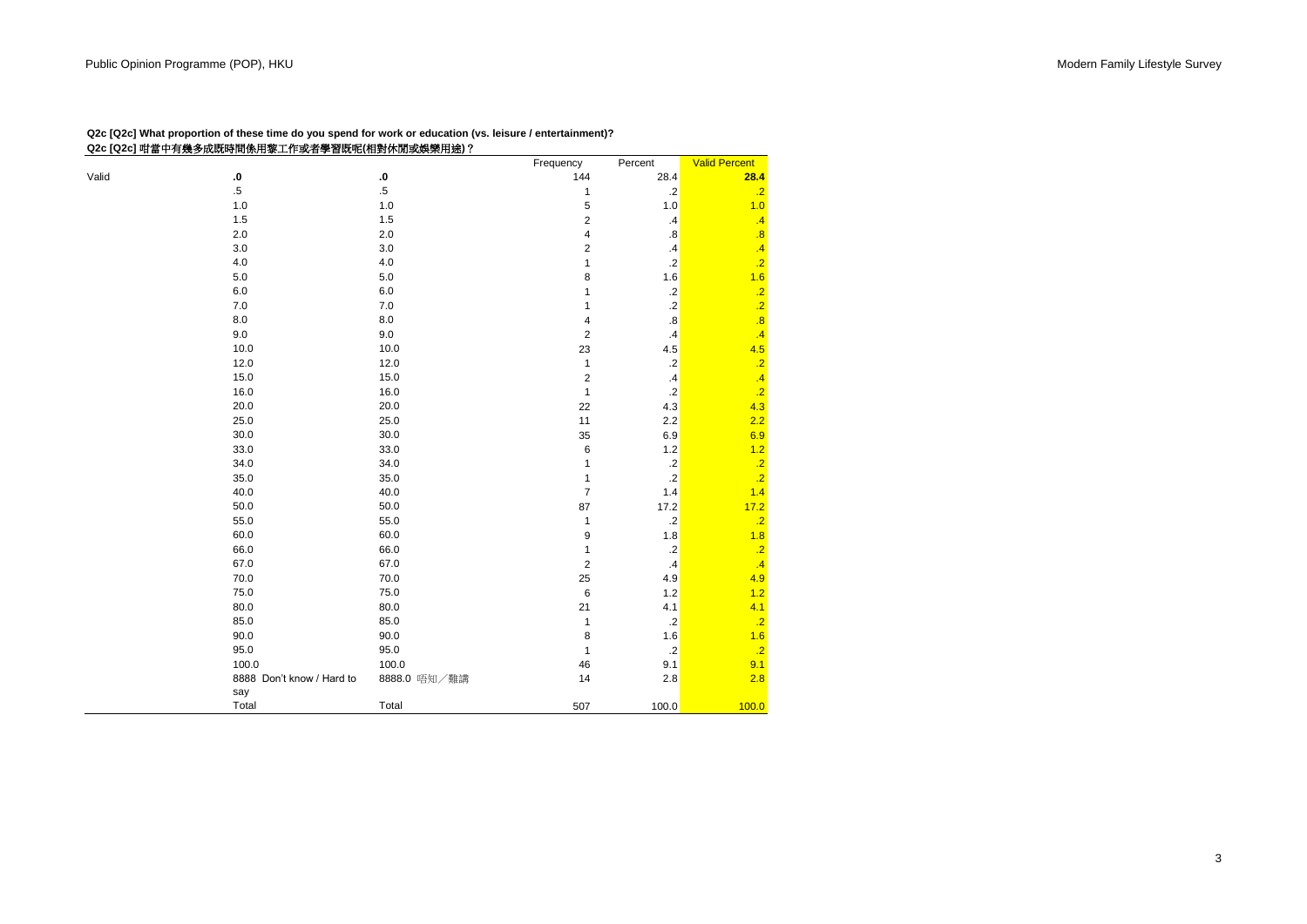|                                                                                                                                                                                 | ΙN    |                 |        | Std. Error of |        |      |                |                |         |         |
|---------------------------------------------------------------------------------------------------------------------------------------------------------------------------------|-------|-----------------|--------|---------------|--------|------|----------------|----------------|---------|---------|
|                                                                                                                                                                                 | Valid | Missing         | Mean   | Mean          | Median | Mode | Std. Deviation | <b>Minimum</b> | Maximum | Sum     |
| Q2b [Q2b] How much time do Q2b [Q2b] 你平均每日會花幾<br>you spend on using these<br>多時間用呢D個人電腦或Mac機<br>PC(s) or Mac(s) (incl. laptops) 上 (包括手提電腦)?<br>on average per day?              | 495   | 12 <sub>l</sub> | 2.76   | .120          | 2.00   |      | 2.671          |                | 14      | 1368    |
| Q2c [Q2c] What proportion of Q2c [Q2c] 咁當中有幾多成既<br>these time do you spend for<br>時間係用黎工作或者學習既呢<br>work or education (vs. leisure / <sub>(相對休閒或娛樂用途)</sub> ?<br>entertainment)? | 493   | 14              | 34.999 | 1.5266        | 30.000 |      | 33.8958        |                | 100.0   | 17254.5 |

#### **Q3a [Q3a]** 請問你全家人總共有幾多部流動電子產品呢?請包括平板電腦如**iPad**﹑**Microsoft Surface** 和**Galaxy Tab**或智能手機如**iPhone**﹑**Galaxy Note/Phone**和 **Q3a [Q3a] How many mobile devices do you have in your whole family? Please include tablets such as iPad, Microsoft Surface and Galaxy Tab or**

|       | Q34 [Q34] 萌问价王豕八概六月戏夕叩爪勤电丁座叩咒:萌巴拍十仅电脑知Irau、Microsoft Surface 们Oalaxy Tabax曾能于恢知IrfiOlie、Oalaxy NO |                   |           |         |                      |  |
|-------|---------------------------------------------------------------------------------------------------|-------------------|-----------|---------|----------------------|--|
|       |                                                                                                   |                   | Frequency | Percent | <b>Valid Percent</b> |  |
| Valid |                                                                                                   |                   | 38        | 7.4     | 7.4                  |  |
|       |                                                                                                   |                   | 121       | 23.4    | 23.4                 |  |
|       |                                                                                                   |                   | 129       | 25.0    | 25.0                 |  |
|       |                                                                                                   |                   | 92        | 17.8    | 17.8                 |  |
|       |                                                                                                   |                   | 58        | 11.2    | 11.2                 |  |
|       |                                                                                                   |                   | 31        | 6.0     | 6.0                  |  |
|       |                                                                                                   |                   | 11        | 2.1     | 2.1                  |  |
|       |                                                                                                   |                   |           | 1.4     | 1.4                  |  |
|       |                                                                                                   |                   |           | .4      | $\cdot$ 4            |  |
|       | 10                                                                                                | 10                |           | .8      | .8                   |  |
|       | 13                                                                                                | 13                |           | .4      | .4                   |  |
|       | 40                                                                                                | 40                |           |         | $\overline{2}$       |  |
|       | 8886 Don't have any mobile                                                                        | 8886 沒有流動電子產品 (跳至 | 17        | 3.3     | 3.3                  |  |
|       | device (Skip to Q4)                                                                               | Q4)               |           |         |                      |  |
|       | 8888 Don't know / Hard to                                                                         | 8888 唔知/難講        | 4         | .8      | .8                   |  |
|       | say                                                                                               |                   |           |         |                      |  |
|       | Total                                                                                             | Total             | 517       | 100.0   | 100.0                |  |

## Statistics [Include 0]

Q3am [Q3a] How many mobile devices do you have in your whole family? Please include tablets such as iPad, Microsoft Surface and Galaxy Tab or smartphones such as iPhone, Galaxy Note/Phone and Windows Phone, etc. but Q3am [Q3a] 請問你全家人總共有幾多部流動電子產品呢?請包括平板電腦如iPad、Microsoft Surface 和Galaxy Tab或智能手機如iPhone、Galaxy Note/Phone和Windows Phone,但不包括個人電腦或Mac電腦,及非智能手機。

|            |         |              | Std. Error of |        |      |                     |         |         |      |
|------------|---------|--------------|---------------|--------|------|---------------------|---------|---------|------|
| Valid      | Missing | <b>Mean</b>  | Mean          | Median | Mode | Std.<br>. Deviation | Minimum | Maximum | Sum  |
| -40<br>513 |         | 2.25<br>3.23 | .<br>ن ۱۰۱    | 3.00   |      | 2.559               |         |         | 1655 |

# Statistics [Exclude 0]

Q3am [Q3a] How many mobile devices do you have in your whole family? Please include tablets such as iPad, Microsoft Surface and Galaxy Tab or smartphones such as iPhone, Galaxy Note/Phone and Windows Phone, etc. but Q3am [Q3a] 請問你全家人總共有幾多部流動電子產品呢?請包括平板電腦如iPad、Microsoft Surface 和Galaxy Tab或智能手機如iPhone、Galaxy Note/Phone和Windows Phone,但不包括個人電腦或Mac電腦,及非智能手機。

|       |         |                     | $C+$<br>Std. Error of |        |                                             |                |         |         |      |
|-------|---------|---------------------|-----------------------|--------|---------------------------------------------|----------------|---------|---------|------|
| Valic | Missino | Mean                | Mear                  | Median | Mode<br>the contract of the contract of the | Std. Deviation | Minimum | Maximum | Sum  |
| 47    | 46 I    | $\sim$ $-$<br>3.D I | 114.                  | 3.00   |                                             | 2.47'          |         |         | 1655 |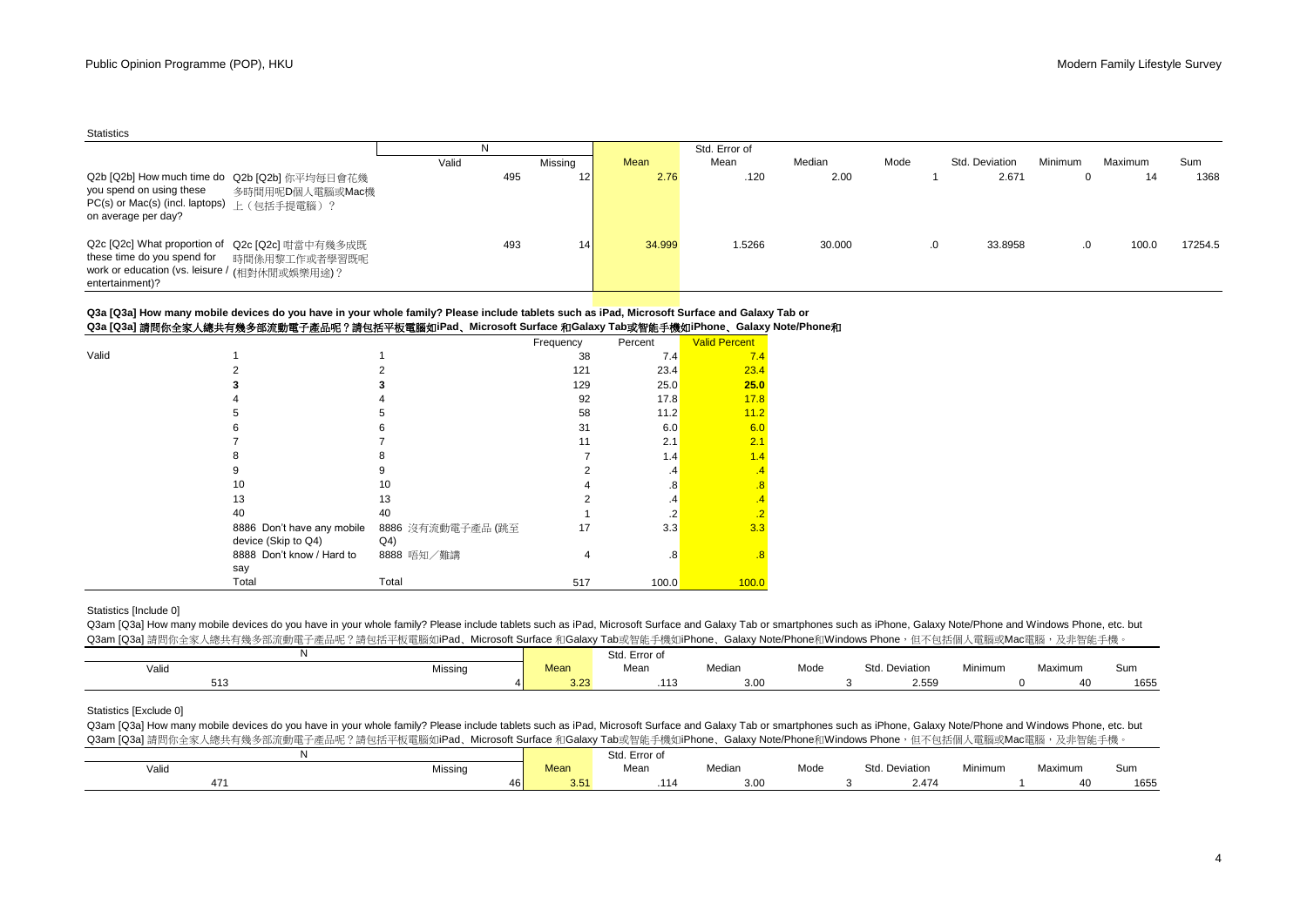|         | Q3b [Q3b] 咁你平均每日會花幾多時間用呢D流動電子產品去做一 D 講電話以外嘅事(如即時通訊,收發電郵, |               |                | 瀏覽網頁等)?   |                      |
|---------|----------------------------------------------------------|---------------|----------------|-----------|----------------------|
|         |                                                          |               | Frequency      | Percent   | <b>Valid Percent</b> |
| Valid   | .00                                                      | .00.          | 70             | 14.0      | 14.1                 |
|         | .25                                                      | .25           | $\overline{2}$ | $\cdot$   | $\cdot$ <sup>4</sup> |
|         | .50                                                      | .50           | 8              | 1.6       | 1.6                  |
|         | 1.00                                                     | 1.00          | 150            | 30.0      | 30.1                 |
|         | 1.50                                                     | 1.50          | 3              | .6        | .6                   |
|         | 2.00                                                     | 2.00          | 94             | 18.8      | 18.9                 |
|         | 3.00                                                     | 3.00          | 66             | 13.2      | 13.3                 |
|         | 4.00                                                     | 4.00          | 27             | 5.4       | 5.4                  |
|         | 5.00                                                     | 5.00          | 23             | 4.6       | 4.6                  |
|         | 6.00                                                     | 6.00          | 11             | 2.2       | 2.2                  |
|         | 7.00                                                     | 7.00          | 3              | .6        | .6                   |
|         | 8.00                                                     | 8.00          | $\overline{7}$ | 1.4       | 1.4                  |
|         | 9.00                                                     | 9.00          | $\overline{2}$ | $\cdot$   | $\cdot$ 4            |
|         | 10.00                                                    | 10.00         | 7              | 1.4       | 1.4                  |
|         | 12.00                                                    | 12.00         | 3              | .6        | .6                   |
|         | 13.00                                                    | 13.00         |                | .2        | $\overline{.2}$      |
|         | 15.00                                                    | 15.00         |                | $\cdot$   | $\overline{.2}$      |
|         | 16.00                                                    | 16.00         | $\overline{2}$ | $\cdot$ 4 | .4                   |
|         | 20.00                                                    | 20.00         |                | $\cdot$   | $\overline{.2}$      |
|         | 24.00                                                    | 24.00         |                | $\cdot$   | $\overline{2}$       |
|         | 8888 Don't know / Hard to                                | 8888.00 唔知/難講 | 16             | 3.2       | 3.2                  |
|         | say                                                      |               |                |           |                      |
|         | Total                                                    | Total         | 498            | 99.6      | 100.0                |
| Missing | -99 Refuse to answer                                     | -99.00 拒答     | $\overline{2}$ | $\cdot$   |                      |
| Total   |                                                          |               | 500            | 100.0     |                      |

**Q3b [Q3b] How much time do you spend on using these mobile devices for non-phone call activities (say Instant Messaging, email, web browsing, etc.)**

## **Q3c [Q3c] What proportion of these time do you spend for work or education (vs. leisure / entertainment)? Q3c [Q3c]** 咁當中有幾多成時間係用黎工作或者學習既呢**(**相對休閒或娛樂用途**)**?

|       |        |        | Frequency      | Percent              | <b>Valid Percent</b> |
|-------|--------|--------|----------------|----------------------|----------------------|
| Valid | .0     | .0     | 212            | 42.4                 | 42.4                 |
|       | $.5\,$ | $.5\,$ |                | $\cdot$              | $\cdot$ <sub>2</sub> |
|       | 1.0    | 1.0    | 13             | 2.6                  | 2.6                  |
|       | 1.5    | 1.5    |                | $\cdot$              | $\cdot$ <sub>2</sub> |
|       | 2.0    | 2.0    | 6              | 1.2                  | 1.2                  |
|       | 3.0    | 3.0    | 5              | 1.0                  | 1.0                  |
|       | 5.0    | 5.0    | 6              | 1.2                  | 1.2                  |
|       | 6.0    | 6.0    |                | $\cdot$              | $\cdot$              |
|       | 8.0    | 8.0    |                | $\cdot$ <sup>2</sup> | $\cdot$              |
|       | 10.0   | 10.0   | 34             | 6.8                  | 6.8                  |
|       | 15.0   | 15.0   | $\overline{2}$ | $\cdot$              | $\cdot$ <sup>4</sup> |
|       | 16.0   | 16.0   | $\overline{2}$ | $\cdot$              | $\cdot$ <sup>4</sup> |
|       | 17.0   | 17.0   |                | $\cdot$ .2           | $\cdot$              |
|       | 20.0   | 20.0   | 32             | 6.4                  | 6.4                  |
|       | 25.0   | 25.0   | 10             | 2.0                  | 2.0                  |
|       |        |        |                |                      |                      |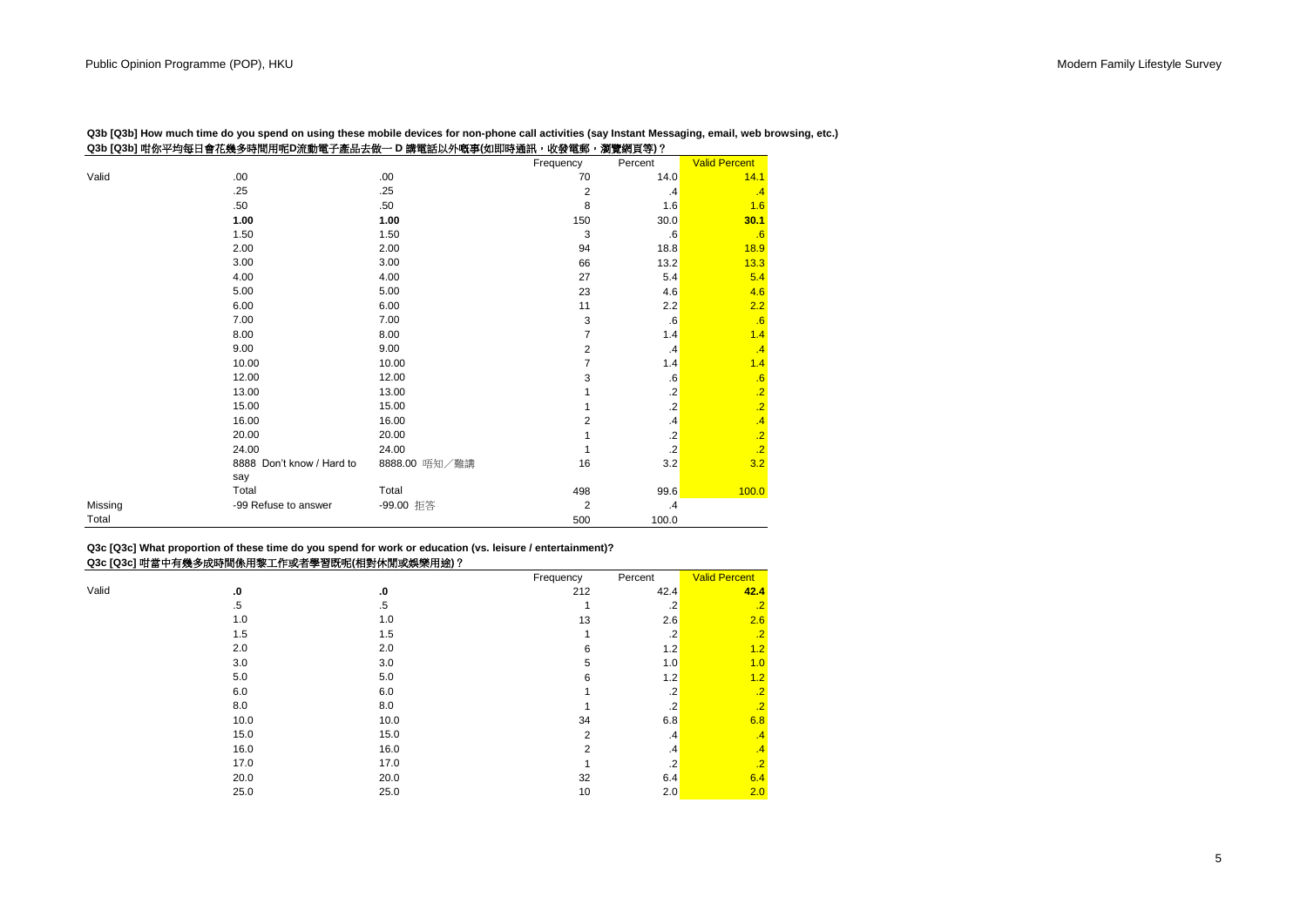| 30.0                      | 30.0         | 25             | 5.0               | 5.0                  |
|---------------------------|--------------|----------------|-------------------|----------------------|
| 33.0                      | 33.0         | 1              | $\cdot$           | $\cdot$ .2           |
| 40.0                      | 40.0         | 11             | 2.2               | 2.2                  |
| 50.0                      | 50.0         | 58             | 11.6              | 11.6                 |
| 60.0                      | 60.0         | $\overline{7}$ | 1.4               | 1.4                  |
| 62.0                      | 62.0         | 1              | .2                | $\cdot$ .2           |
| 66.0                      | 66.0         | 4              | $\cdot$           | $\overline{.2}$      |
| 70.0                      | 70.0         | 16             | 3.2               | 3.2                  |
| 75.0                      | 75.0         | $\overline{2}$ | $\cdot$           | $\cdot$ <sup>4</sup> |
| 80.0                      | 80.0         | 8              | 1.6               | 1.6                  |
| 90.0                      | 90.0         | 4              | $\boldsymbol{.8}$ | .8                   |
| 100.0                     | 100.0        | 20             | 4.0               | 4.0                  |
| 8888 Don't know / Hard to | 8888.0 唔知/難講 | 19             | 3.8               | 3.8                  |
| say                       |              |                |                   |                      |
| Total                     | Total        | 500            | 100.0             | 100.0                |

**Statistics** 

|                                                                                                                                                                                                                      |                                                   | N     |     |         |        | Std. Error of |        |      |                |         |         |         |
|----------------------------------------------------------------------------------------------------------------------------------------------------------------------------------------------------------------------|---------------------------------------------------|-------|-----|---------|--------|---------------|--------|------|----------------|---------|---------|---------|
|                                                                                                                                                                                                                      |                                                   | Valid |     | Missing | Mean   | Mean          | Median | Mode | Std. Deviation | Minimum | Maximum | Sum     |
| Q3b [Q3b] How much time Q3b [Q3b] 咁你平均每日會花<br>do you spend on using<br>these mobile devices for<br>non-phone call activities<br>頁等)?<br>(say Instant Messaging,<br>email, web browsing, etc.)<br>on average per day? | 幾多時間用呢D流動電子產品<br>去做一 D 講電話以外嘅事(如<br>即時通訊,收發電郵,瀏覽網 |       | 482 | 18      | 2.3631 | .12481        | 2.0000 | 1.00 | 2.74007        | .00     | 24.00   | 1139.00 |
| Q3c [Q3c] What proportion Q3c [Q3c] 咁當中有幾多成時<br>of these time do you<br>spend for work or<br>education (vs. leisure /<br>entertainment)?                                                                             | 間係用黎工作或者學習既呢(相<br>對休閒或娛樂用途)?                      |       | 481 | 19      | 21.489 | 1.3076        | 5.000  | .0   | 28.6781        | .0      | 100.0   | 10336.0 |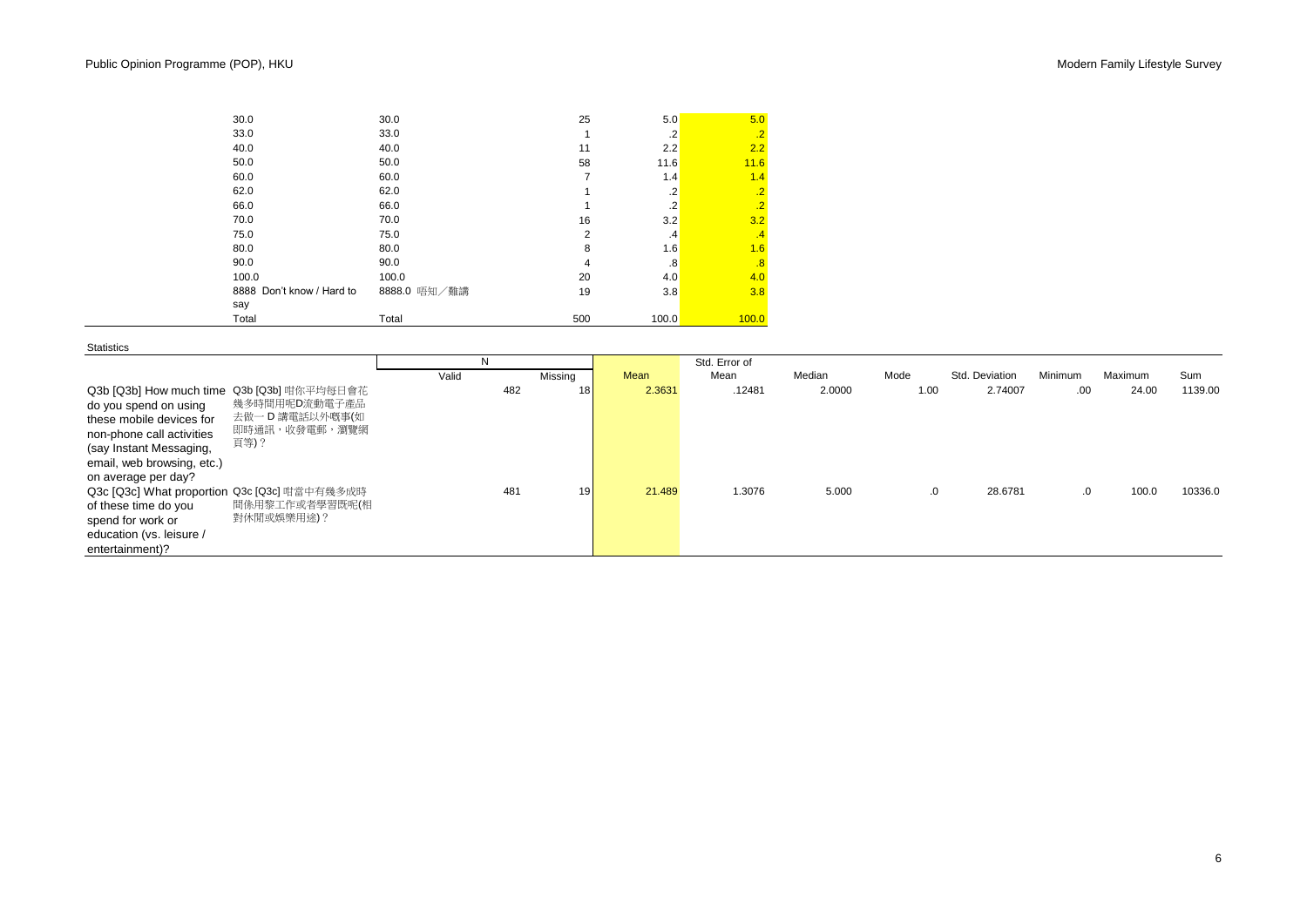|       |                                                                                                                    | Cases<br>Valid<br>Missing                                                |                  |         | Total                   |     |         |  |
|-------|--------------------------------------------------------------------------------------------------------------------|--------------------------------------------------------------------------|------------------|---------|-------------------------|-----|---------|--|
|       |                                                                                                                    | N                                                                        |                  | N       |                         | N   | Percent |  |
|       |                                                                                                                    | 515                                                                      | Percent<br>99.6% | 2       | Percent<br>.4%          | 517 | 100.0%  |  |
|       |                                                                                                                    |                                                                          |                  |         |                         |     |         |  |
|       |                                                                                                                    |                                                                          | Responses        |         |                         |     |         |  |
|       |                                                                                                                    |                                                                          | N                | Percent | <b>Percent of Cases</b> |     |         |  |
|       | 2 Looking for information<br>product/service)                                                                      | 2 搜尋資料 (例如搜尋新聞、<br>(e.g. news, food, travel, new 食譜、旅遊資料、新產品或服<br>務)     | 286              | 24.4%   | 55.5%                   |     |         |  |
|       | 9 Entertainment (e.g.<br>watching movies, listening to<br>music, electronic games)                                 | 9 娛樂 (例如睇電影、聽歌、<br>玩電子遊機)                                                | 207              | 17.7%   | 40.2%                   |     |         |  |
|       | 12 Keeping in touch with<br>friends / relatives / colleagues<br>/ others at all times                              | 12 時常與朋友/家人/同事<br>/其他人保持聯繫                                               | 161              | 13.8%   | 31.3%                   |     |         |  |
|       | 3 Emails                                                                                                           | 3 收發電子郵件 (email)                                                         | 152              | 13.0%   | 29.5%                   |     |         |  |
|       | 6 Networking via social media 6 登上社交網絡                                                                             |                                                                          | 136              | 11.6%   | 26.4%                   |     |         |  |
|       | 1 Accessing / reading /<br>editing documents (e.g. work<br>files and homework, etc.)                               | 1 存取/閱讀/編輯文件(例<br>如工作檔案及功課等)                                             | 83               | 7.1%    | 16.1%                   |     |         |  |
|       | 8 Downloading files / games / 8 下載檔案/遊戲/音樂<br>music content                                                        |                                                                          | 54               | 4.6%    | 10.5%                   |     |         |  |
|       | pictures and documents                                                                                             | 4 Sharing content online, e.g. 4 於互聯網上分享內容, 如相<br>片及文件                   | 43               | 3.7%    | 8.3%                    |     |         |  |
|       | 10 Parenting and teaching<br>children                                                                              | 10 教育小朋友                                                                 | 10               | .9%     | 1.9%                    |     |         |  |
|       | 11 Planning your own / family 11 為自己或家人理財例如繳<br>financials like paying bills                                       | 交款項                                                                      | 10               | .9%     | 1.9%                    |     |         |  |
|       | 5 Uploading documents to<br>cloud for storage (e.g.<br>Microsoft SkyDrive, Google<br>Drive, iCloud, Dropbox, etc.) | 5 上載文件到雲端儲存(例如<br>Microsoft SkyDrive, Google<br>Drive, iCloud, Dropbox等) | 6                | .5%     | 1.2%                    |     |         |  |
|       | 7 Video conferencing                                                                                               | 7 視像會議                                                                   | $\mathbf{1}$     | .1%     | .2%                     |     |         |  |
|       | 8887 Others (please specify)                                                                                       | 8887 其他 (請註明):                                                           | 13               | 1.1%    | 2.5%                    |     |         |  |
|       | 8888 Don't know / Hard to<br>say                                                                                   | 8888 唔知/難講                                                               | 8                | .7%     | 1.6%                    |     |         |  |
| Total |                                                                                                                    |                                                                          | 1170             | 100.0%  |                         |     |         |  |

## **Q4 [Q4] Which 3 applications will you use most on these devices (PC / MAC / laptops / ultrabooks / tablets / smartphones)? [Do not read out options, up to 3 responses Q4 [Q4]** 請問你最經常使用你既電子產品(個人電腦/**Mac**機/手提電腦/超薄筆電/平板電腦/智能電話)做乜野?請講出三樣最普遍既用途。**[**不讀答案,最多可選三項**]**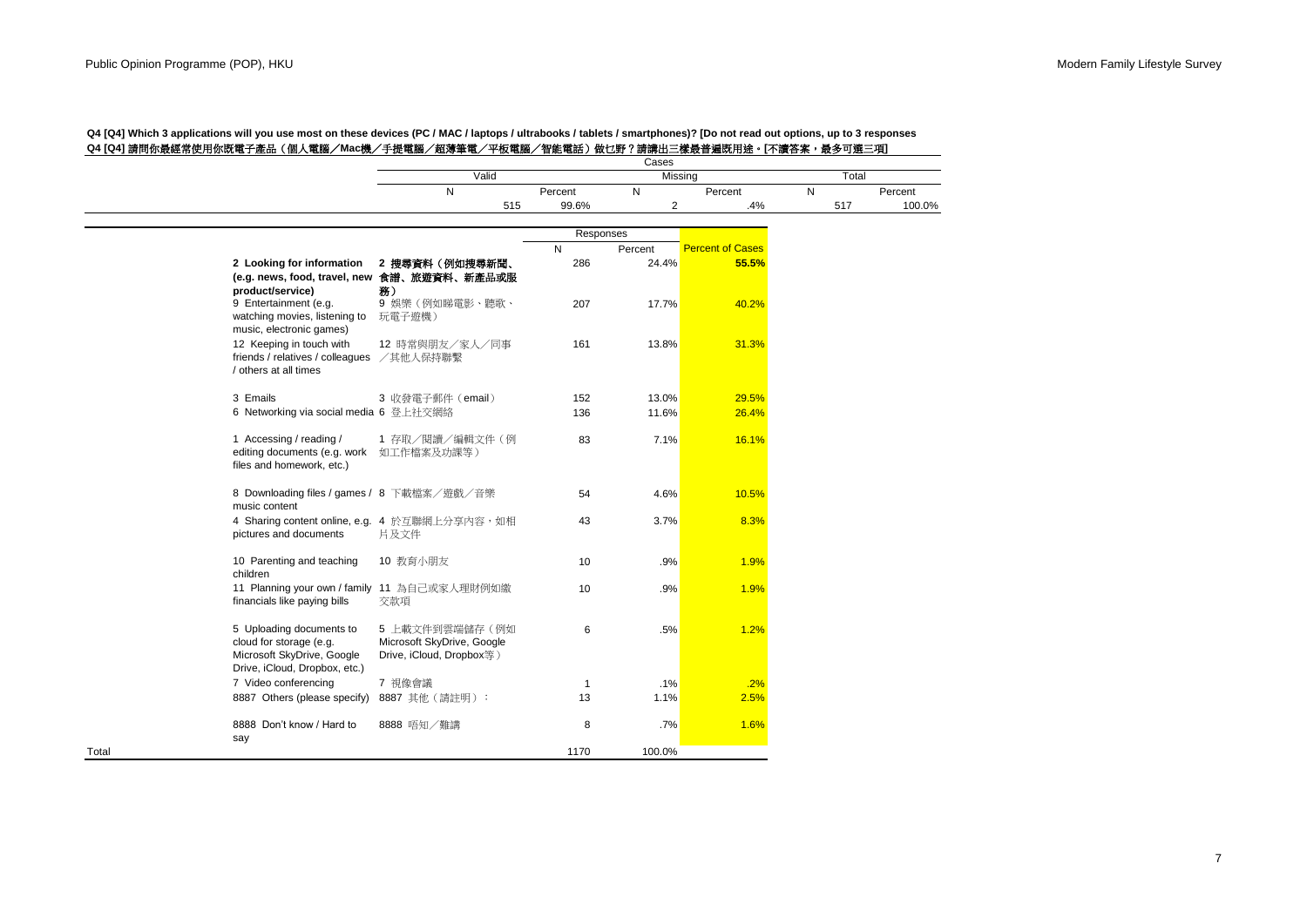## Q4 [Q4] Which 3 applications will you use most on these devices (PC / MAC / laptops / ultrabooks / tablets / smartphones)? [Other answers]

|                                        |       | Frequency |
|----------------------------------------|-------|-----------|
| Working                                | 工作    | 2         |
| Don't use this kind of produ 不使用這類電子產品 |       | 1         |
| Manage personal matters 管理個人事務         |       | 5         |
| Learning                               | 壆習    | 5         |
|                                        | Total | 13        |

### **Q5 [Q5] How do you rate the importance of accessing and sharing information flexibly using different devices throughout the day? (e.g. checking work Q5 [Q5]** 對你黎講,全日都能夠使用唔同既電子產品,有彈性咁存取同分享資訊有幾重要?(例如工作時用智能電話睇工作文件,返到屋企再用個人電腦開同一份文

|       | ਪ੍す[ਪ੍य] 到价余時 ′ 土口郁船列仗用咱鬥吼电丁座吅 ′ 月净性咁计叭鬥刀字員邮月戏里女! |              | (例如工作时用省船电站第工作人计,赵到里正书用旧人电脑》 |         |                      |  |
|-------|---------------------------------------------------|--------------|------------------------------|---------|----------------------|--|
|       |                                                   |              | Frequency                    | Percent | <b>Valid Percent</b> |  |
| Valid | 1 Very important                                  | 1 好重要        | 141                          | 27.3    | 27.3                 |  |
|       | 2 Quite important                                 | 2 幾重要        | 165                          | 31.9    | 31.9                 |  |
|       | 3 Half-half                                       | 3 一半半        | 115                          | 22.2    | 22.2                 |  |
|       | 4 Not quite important / quite<br>unimportant      | 4 唔係幾重要/幾唔重要 | 58                           | 11.2    | 11.2                 |  |
|       | 5 Not important at all                            | 5 完全唔重要      | 25                           | 4.8     | 4.8                  |  |
|       | 8888 Don't know / Hard to<br>say                  | 8888 唔知/難講   | 13                           | 2.5     | 2.5                  |  |
|       |                                                   | Total        | 517                          | 100.0   | 100.0                |  |

## Q5qp [Q5] How do you rate the importance of accessing and sharing information flexibly using different devices throughout the day? (e.g. checking work docs on Q5gp [Q5] 對你黎講,全日都能夠使用唔同既電子產品,有彈性咁存取同分享資訊有幾重要?(例如工作時用智能電話睇工作文件,返到屋企再用個人電腦開同一份文

|       |                           |            | Frequency | Percent | <b>Valid Percent</b> |
|-------|---------------------------|------------|-----------|---------|----------------------|
| Valid | 1 Important               | 重要         | 306       | 59.2    | 59.2                 |
|       | 3 Half-half               | $3 - ##$   | 115       | 22.2    | 22.2                 |
|       | 4 Not important           | 4 唔重要      | 83        | 16.1    | 16.1                 |
|       | 8888 Don't know / Hard to | 8888 唔知/難講 | 13        | 2.5     | 2.5                  |
|       | say                       |            |           |         |                      |
|       |                           | Total      | 517       | 100.0   | 100.0                |

## **Q6a [Q6a] Do you have business connections, colleagues, family members or friends abroad?**

### **Q6a [Q6a]** 你有冇客戶、同事、家人或朋友身在外地或者國內?

|                    |                                    | Cases                                             |             |         |                         |        |         |  |
|--------------------|------------------------------------|---------------------------------------------------|-------------|---------|-------------------------|--------|---------|--|
|                    |                                    |                                                   |             |         | Missing<br>Total        |        |         |  |
|                    |                                    | N                                                 | Percent     | N       | Percent                 | N      | Percent |  |
| \$Q6a <sup>a</sup> | 517                                | 100.0%                                            | $\mathbf 0$ | .0%     | 517                     | 100.0% |         |  |
|                    |                                    |                                                   | Responses   |         |                         |        |         |  |
|                    |                                    |                                                   | N           | Percent | <b>Percent of Cases</b> |        |         |  |
|                    | 1 Yes, family members /<br>friends | 1 有,家人或朋友                                         | 351         | 54.5%   | 67.9%                   |        |         |  |
|                    | (e.g. customers)                   | 2 Yes, business connections 2有,工作上的來往對象(例<br>如客人) | 73          | 11.3%   | 14.1%                   |        |         |  |
|                    | 3 Yes, colleagues                  | 3有,同事                                             | 66          | 10.2%   | 12.8%                   |        |         |  |
|                    | 4 No (Skip to Q8)                  | 8886 冇 (跳至Q8)                                     | 154         | 23.9%   | 29.8%                   |        |         |  |
| Total              |                                    |                                                   | 644         | 100.0%  |                         |        |         |  |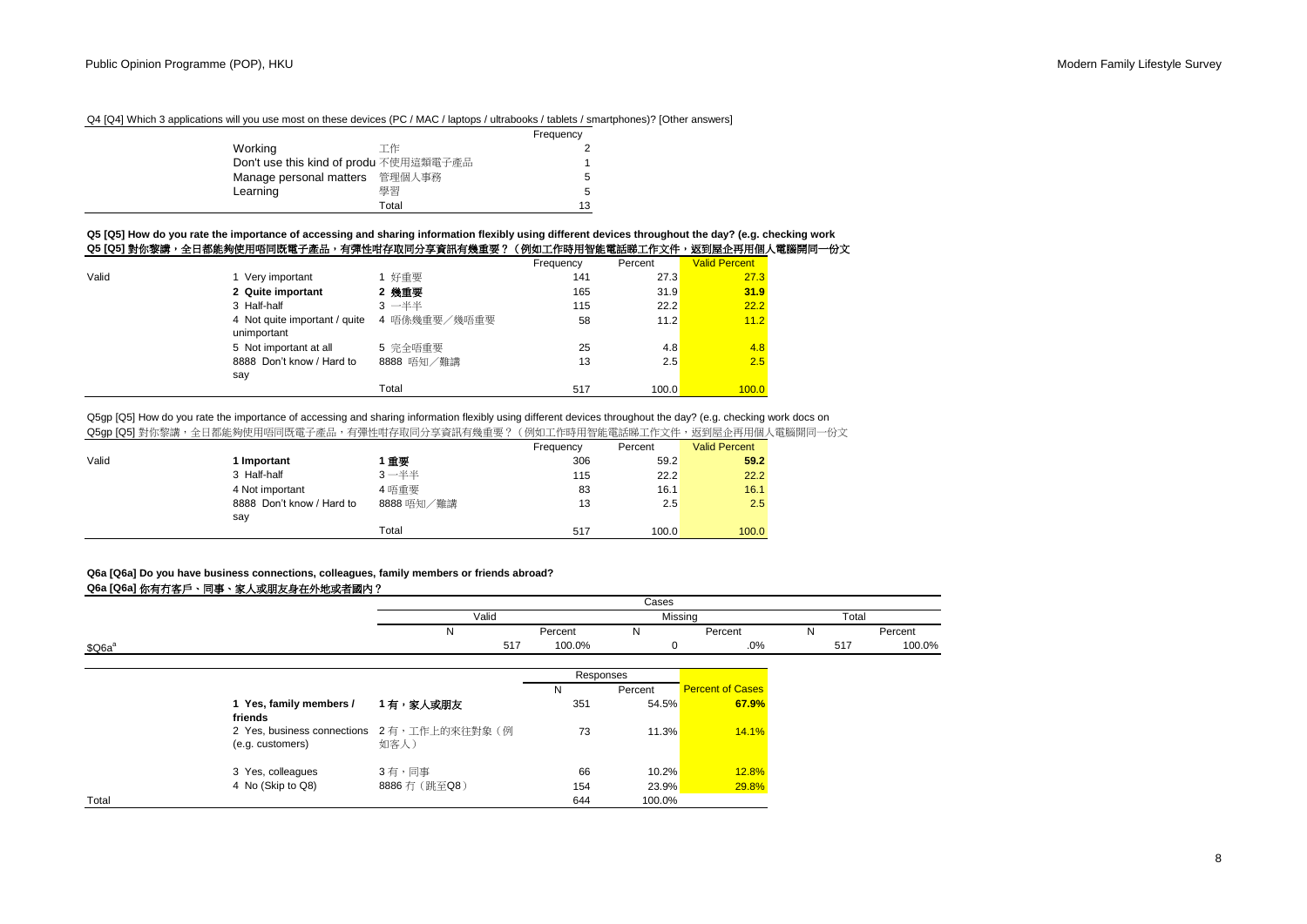|                    |                                                 |                       |           | Cases   |                         |       |         |
|--------------------|-------------------------------------------------|-----------------------|-----------|---------|-------------------------|-------|---------|
|                    |                                                 | Valid                 |           |         | Missing                 | Total |         |
|                    |                                                 | N                     | Percent   | N       | Percent                 | N     | Percent |
| \$Q6b <sup>a</sup> |                                                 | 363                   | 100.0%    | 0       | .0%                     | 363   | 100.0%  |
|                    |                                                 |                       | Responses |         |                         |       |         |
|                    |                                                 |                       | N         | Percent | <b>Percent of Cases</b> |       |         |
|                    | 1 Yes, family members /<br>friends              | 1會,家人或朋友              | 224       | 50.9%   | 61.7%                   |       |         |
|                    | 2 Yes, business connections<br>(e.g. customers) | 2會,工作上的來往對象(例<br>如客人) | 46        | 10.5%   | 12.7%                   |       |         |
|                    | 3 Yes, colleagues                               | 3會,同事                 | 41        | 9.3%    | 11.3%                   |       |         |
|                    | 4 No (Skip to Q8)                               | 8886 唔會 (跳至Q8)        | 127       | 28.9%   | 35.0%                   |       |         |
|                    | 8888 Don't know / Hard to<br>say                | 8888 唔知/難講            | 2         | $.5\%$  | .6%                     |       |         |
| Total              |                                                 |                       | 440       | 100.0%  |                         |       |         |

# **Q6b [Q6b] If yes, do you use web-based Instant Messaging or video conferencing tools to communicate with them when needed?**

# Q6b [Q6b] 如有, 係有雲要時你會唔會用網上即時通訊或視像會議工具同佢地聯繫?

**Q7a [Q7a]** 咁你同佢地以視像對話聯絡既時候用乜野工具?**[**不讀答案,可選多項**] Q7a [Q7a]Then, which tools do you use when you have video conversations with them? [Do not read out options, multiple responses allowed]**

|       |                                        |                 |                | Cases     |                         |       |         |  |
|-------|----------------------------------------|-----------------|----------------|-----------|-------------------------|-------|---------|--|
|       |                                        | Valid           |                |           | Missing                 | Total |         |  |
|       |                                        | N               | Percent        | N         | Percent                 | N     | Percent |  |
|       |                                        | 226             | 95.8%          | 10        | 4.2%                    | 236   | 100.0%  |  |
|       |                                        |                 |                | Responses |                         |       |         |  |
|       |                                        |                 | N              | Percent   | <b>Percent of Cases</b> |       |         |  |
|       | 1 Skype                                | 1 Skype         | 78             | 26.1%     | 34.5%                   |       |         |  |
|       | 2 Messenger                            | 2 Messenger     | 33             | 11.0%     | 14.6%                   |       |         |  |
|       | 3 Facebook                             | 3 Facebook      | 31             | 10.4%     | 13.7%                   |       |         |  |
|       | 6 QQ                                   | 6 QQ            | 28             | 9.4%      | 12.4%                   |       |         |  |
|       | 8 WeChat                               | 8 WeChat        | 21             | $7.0\%$   | 9.3%                    |       |         |  |
|       | 9 Whatsapp                             | 9 Whatsapp      | 16             | 5.4%      | 7.1%                    |       |         |  |
|       | 4 FaceTime                             | 4 FaceTime      | 14             | 4.7%      | 6.2%                    |       |         |  |
|       | 7 Tango                                | 7 Tango         | 12             | 4.0%      | 5.3%                    |       |         |  |
|       | 5 Google+                              | 5 Google+       | $\overline{7}$ | 2.3%      | 3.1%                    |       |         |  |
|       | 8886 Never used video<br>conversations | 8886 從來不用視像對話聯絡 | 41             | 13.7%     | 18.1%                   |       |         |  |
|       | 8887 Others (please specify) 8887 其他:  |                 | 18             | 6.0%      | 8.0%                    |       |         |  |
| Total |                                        |                 | 299            | 100.0%    |                         |       |         |  |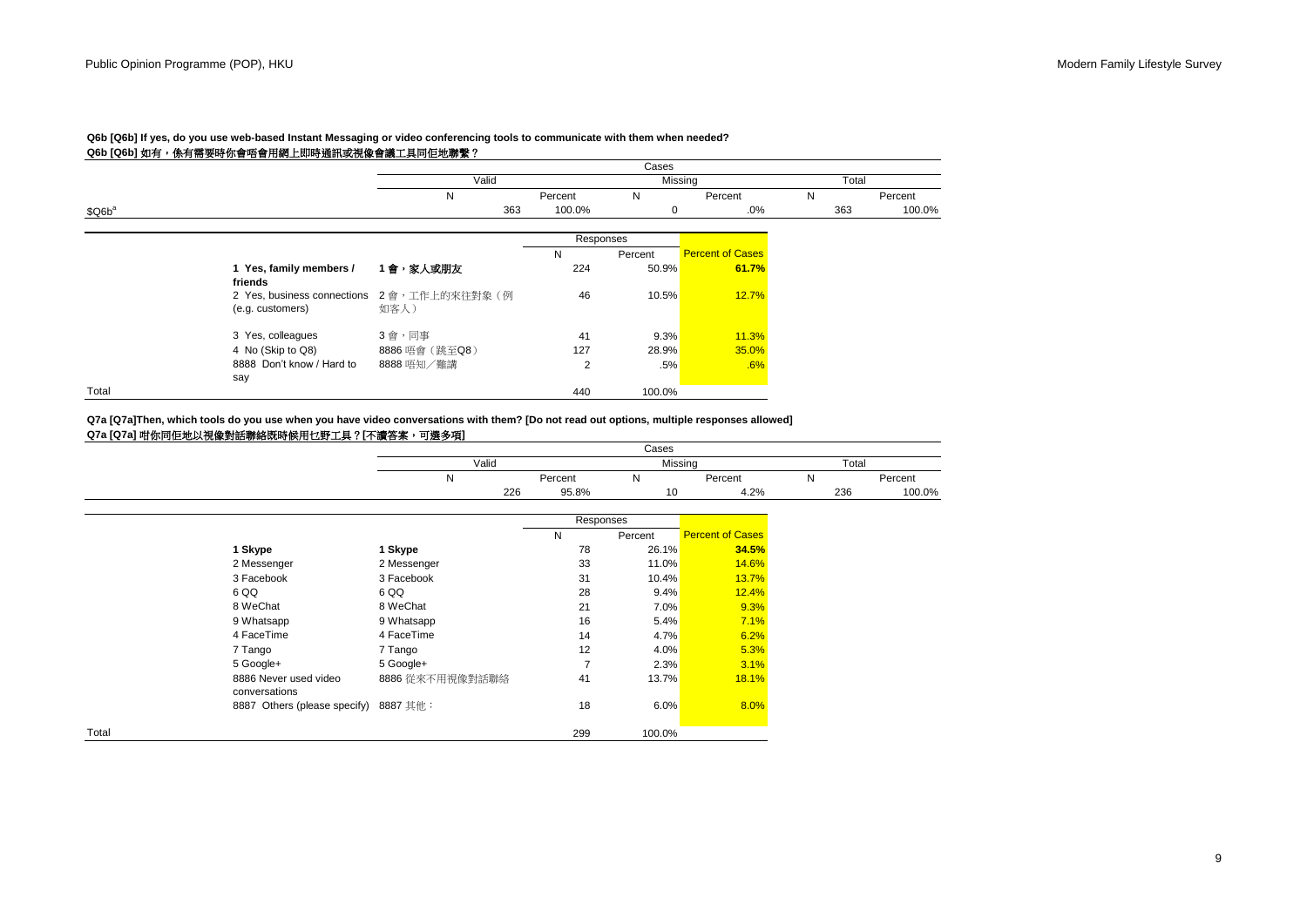|  |  | Q7a [Q7a]Then, which tools do you use when you have video conversations with them? (Other answers) |  |
|--|--|----------------------------------------------------------------------------------------------------|--|
|--|--|----------------------------------------------------------------------------------------------------|--|

|                        |                     | Frequency |
|------------------------|---------------------|-----------|
| Line                   | Line                | 4         |
| Don't know             | 不清楚                 | 3         |
| Computer               | Computer            |           |
| Email                  | Email               |           |
| Missing                | Missing             |           |
| Net Meeting, Webics    | Net Meeting, Webics |           |
| Twitter                | Twitter             |           |
| Viber                  | Viber               |           |
| webcam                 | webcam              |           |
| Company internal tools | 公司内部視像工具            |           |
| No specific software   | 沒有特定使用的軟件           |           |
| Webao                  | 微博                  |           |
| Telephone              | 電話                  |           |
|                        | Total               | 18        |

# **Q7b [Q7b]** 咁你同佢地以聲音對話聯絡既時候用乜野工具?**[**不讀答案,可選多項**] Q7b [Q7b] Then, which tools do you use when you have voice conversations with them? [Do not read out options, multiple responses allowed]**

|                              |                                        |                       |           | Cases   |                         |       |         |
|------------------------------|----------------------------------------|-----------------------|-----------|---------|-------------------------|-------|---------|
|                              |                                        | Valid                 |           | Missing |                         | Total |         |
|                              |                                        | N                     | Percent   | N       | Percent                 | N     | Percent |
| \$Q7b <sup>a</sup>           |                                        | 227                   | 96.2%     | 9       | 3.8%                    | 236   | 100.0%  |
|                              |                                        |                       | Responses |         |                         |       |         |
|                              |                                        |                       | N         | Percent | <b>Percent of Cases</b> |       |         |
| \$Q7b [Q7b] 咁你同佢地以聲音 1 Skype |                                        | 1 Skype               | 67        | 22.0%   | 29.5%                   |       |         |
| 對話聯絡既時候用乜野工具?[               | 6 Whatsapp                             | 6 Whatsapp            | 52        | 17.0%   | 22.9%                   |       |         |
| 不讀答案,可選多項] <sup>a</sup>      | 10 WeChat                              | 10 WeChat             | 32        | 10.5%   | 14.1%                   |       |         |
|                              | 7 Line                                 | 7 Line                | 21        | 6.9%    | 9.3%                    |       |         |
|                              | 12 long distance call                  | 12 long distance call | 21        | 6.9%    | 9.3%                    |       |         |
|                              | 2 Messenger                            | 2 Messenger           | 17        | 5.6%    | 7.5%                    |       |         |
|                              | 8 QQ                                   | 8 QQ                  | 17        | 5.6%    | 7.5%                    |       |         |
|                              | 3 Facebook                             | 3 Facebook            | 12        | 3.9%    | 5.3%                    |       |         |
|                              | 11 Viber                               | 11 Viber              | 11        | 3.6%    | 4.8%                    |       |         |
|                              | 4 FaceTime                             | 4 FaceTime            | 8         | 2.6%    | 3.5%                    |       |         |
|                              | 9 Tango                                | 9 Tango               | 6         | 2.0%    | 2.6%                    |       |         |
|                              | 5 Google+                              | 5 Google+             | 4         | 1.3%    | 1.8%                    |       |         |
|                              | 8886 Never used voice<br>conversations | 8886 從來不用聲音對話聯絡       | 22        | 7.2%    | 9.7%                    |       |         |
|                              | 8887 Others (please specify)           | 8887 其他:              | 15        | 4.9%    | 6.6%                    |       |         |
| Total                        |                                        |                       | 305       | 100.0%  |                         |       |         |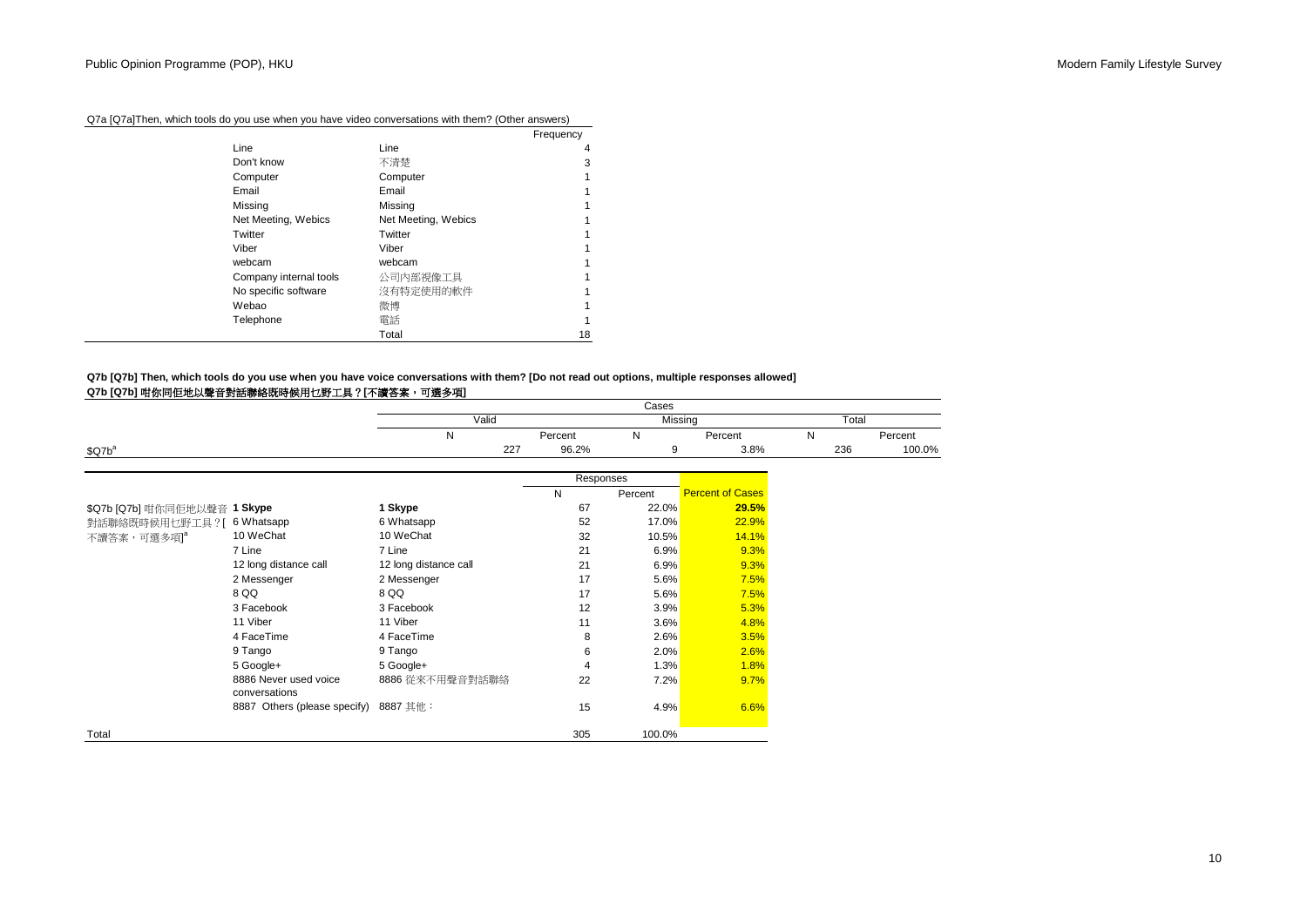|                    |                    | Frequency |
|--------------------|--------------------|-----------|
| Don't know         | 不清楚                | 3         |
| Webao              | 微博                 | 3         |
| Talkbox            | Talkbox            | 2         |
| Yahoo! Messenger   | Yahoo! Messenger   | 2         |
| Gmail              | Gmail              |           |
| Microsoft          | Microsoft          |           |
| sms                | sms                |           |
| Twitter            | Twitter            |           |
| Video Conferencing | Video Conferencing |           |
|                    | Total              | 15        |

Q7a [Q7a]Then, which tools do you use when you have voice conversations with them? (Other answers)

**Q8 [Q8]** 你每日花幾多時間係使用網上社交工具**(**例如**Facebook, LinkedIn, Skype, Weibo, Twitter, MSN)**上? **Q8 [Q8] For social networking, how much time do you use online social tools per day (e.g. Facebook, LinkedIn, Skype, Weibo, Twitter, MSN)?**

|         |                                  |                                                  | Frequency      | Percent           | Valid Percent   |
|---------|----------------------------------|--------------------------------------------------|----------------|-------------------|-----------------|
| Valid   | .25                              | .25                                              | 7              | 1.4               | 1.4             |
|         | .30                              | .30                                              | $\overline{2}$ | .4                | .4              |
|         | .50                              | .50                                              | 23             | 4.4               | 4.5             |
|         | .75                              | .75                                              | 1              | $\cdot$           | $\overline{.2}$ |
|         | 1.00                             | 1.00                                             | 217            | 42.0              | 42.1            |
|         | 1.50                             | 1.50                                             | 5              | 1.0               | 1.0             |
|         | 2.00                             | 2.00                                             | 48             | 9.3               | 9.3             |
|         | 2.50                             | 2.50                                             | 1              | $\cdot$           | $\overline{.2}$ |
|         | 3.00                             | 3.00                                             | 34             | 6.6               | 6.6             |
|         | 3.50                             | 3.50                                             | 1              | $\cdot$           | $\overline{.2}$ |
|         | 4.00                             | 4.00                                             | 12             | 2.3               | 2.3             |
|         | 5                                | 5.00                                             | $\overline{7}$ | 1.4               | 1.4             |
|         | 6.00                             | 6.00                                             | 6              | 1.2               | 1.2             |
|         | 7.00                             | 7.00                                             | $\overline{c}$ | .4                | .4              |
|         | 7.50                             | 7.50                                             | 1              | $\cdot$           | $\overline{.2}$ |
|         | 8.00                             | 8.00                                             | 5              | 1.0               | 1.0             |
|         | 10.00                            | 10.00                                            | 4              | $\boldsymbol{.8}$ | .8              |
|         | 12.00                            | 12.00                                            |                | $\cdot$           | $\overline{.2}$ |
|         | 14.00                            | 14.00                                            |                | $\cdot$           | $\overline{.2}$ |
|         | 18.00                            | 18.00                                            |                | $\cdot$ .2        | $\overline{.2}$ |
|         |                                  | 8886.00 Don't use social tools 8886.00 完全唔使用社交工具 | 123            | 23.8              | 23.8            |
|         | for social networking at all     | 進行社交                                             |                |                   |                 |
|         | 8888 Don't know / Hard to<br>say | 8888.00 唔知/難講                                    | 14             | 2.7               | 2.7             |
|         | Total                            | Total                                            | 516            | 99.8              | 100.0           |
| Missing | -99 Refuse to answer             | -99.00 拒答                                        | 1              | $\cdot$ .2        |                 |
| Total   |                                  |                                                  | 517            | 100.0             |                 |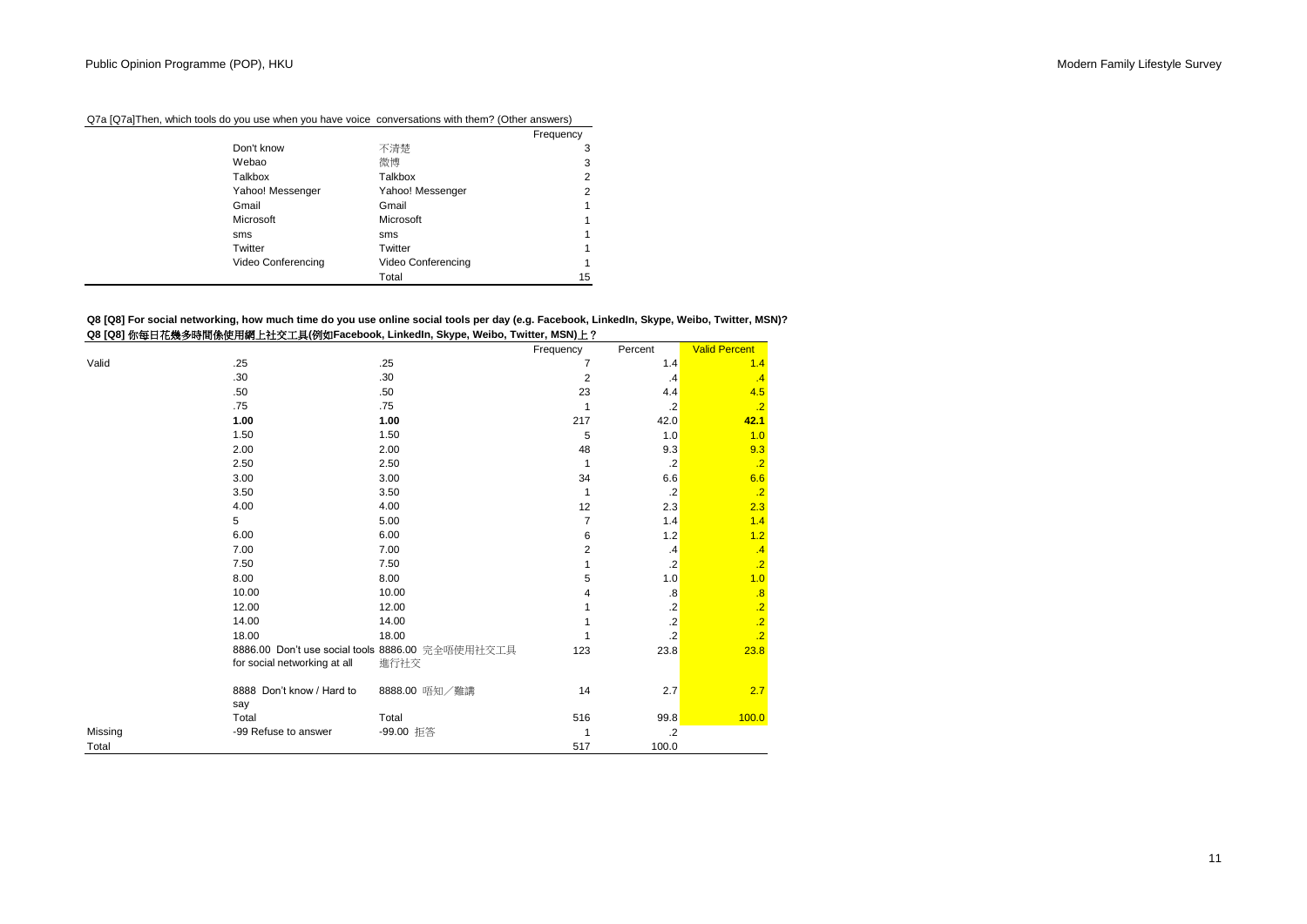## Statistics [Include 0]

Q8m [Q8] For social networking, how much time do you use online social tools per day (e.g. Facebook, LinkedIn, Skype, Weibo, Twitter, MSN)?

Q8m [Q8] 你每日花幾多時間係使用網上社交工具(例如Facebook, LinkedIn, Skype, Weibo, Twitter, MSN)上?

|               |         |       | Std. Error of    |        |      |                |         |         |        |
|---------------|---------|-------|------------------|--------|------|----------------|---------|---------|--------|
| Valio         | Missing | Mean  | Mean<br>$\cdots$ | Median | Mode | Std. Deviation | Minimum | Maximum | Sun.   |
| $\sim$<br>JUZ | 15 I    | .4096 | 08636            | 1.0000 | . ب  | 1.93483        |         | 18.00   | 707.60 |

Statistics [Exclude 0]

Q8m [Q8] For social networking, how much time do you use online social tools per day (e.g. Facebook, LinkedIn, Skype, Weibo, Twitter, MSN)? Q8m [Q8] 你每日花幾多時間係使用網上社交工具(例如Facebook, LinkedIn, Skype, Weibo, Twitter, MSN)上?

|                 |         |             | Std. Error of |        |      |                |               |                   |        |
|-----------------|---------|-------------|---------------|--------|------|----------------|---------------|-------------------|--------|
| Valic           | Missinc | <b>Mean</b> | Mean          | Median | Mode | Std. Deviation | Minimum       | Maximum           | Sum    |
| 37 <sup>g</sup> | 138     | .8670       | 10408         | .0000  | 1.00 | 2.02617        | $\sim$<br>$-$ | 18.0 <sup>c</sup> | 707.60 |

## **Q9 [Q9]** 請問你現時有冇使用網上雲端服務(不論付費或免費)?如有,你用緊邊項服務?**[**不讀答案,可選多項**] Q9 [Q9] Do you use an internet cloud service (paid or free) currently? If yes, which one are you using? [Do not read out options, multiple responses allowed]**

|       |                           |                            |           | Cases   |                         |       |         |
|-------|---------------------------|----------------------------|-----------|---------|-------------------------|-------|---------|
|       |                           | Valid                      |           |         | Missing                 | Total |         |
|       |                           | Ν                          | Percent   | N       | Percent                 | N     | Percent |
|       |                           | 517                        | 100.0%    | 0       | $.0\%$                  | 517   | 100.0%  |
|       |                           |                            | Responses |         |                         |       |         |
|       |                           |                            | N         | Percent | <b>Percent of Cases</b> |       |         |
|       | 2 Yes, Google Drive       | 2 有, Google Drive          | 31        | 5.6%    | 6.0%                    |       |         |
|       | 4 Yes, Dropbox            | 4 $\overline{f}$ , Dropbox | 30        | 5.5%    | 5.8%                    |       |         |
|       | 3 Yes, iCloud             | 3 有, iCloud                | 28        | 5.1%    | 5.4%                    |       |         |
|       | 1 Yes, Microsoft SkyDrive | 1 有, Microsoft SkyDrive    | 10        | 1.8%    | 1.9%                    |       |         |
|       | 8886 No, do not use any   | 8886 冇,現時冇使用任何雲            | 414       | 75.4%   | 80.1%                   |       |         |
|       | currently                 | 端服務                        |           |         |                         |       |         |
|       | 8887 Yes, others (please  | 8887 有,其他(請註明):            | 9         | 1.6%    | 1.7%                    |       |         |
|       | specify                   |                            |           |         |                         |       |         |
|       | 8888 Don't know / Hard to | 8888 唔知/難講                 | 27        | 4.9%    | 5.2%                    |       |         |
|       | say                       |                            |           |         |                         |       |         |
| Total |                           |                            | 549       | 100.0%  |                         |       |         |

Q9 [Q9] Do you use an internet cloud service (paid or free) currently? If yes, which one are you using? (Other answers)

|              |             | Frequency      |
|--------------|-------------|----------------|
| Email        | Email       | 2              |
| <b>PCCW</b>  | <b>PCCW</b> | $\overline{2}$ |
| 115          | 115網盤       |                |
| Box          | Box         |                |
| EverNote     | EverNote    |                |
| WeChat       | WeChat      |                |
| Mainland one | 大陸的         |                |
|              | Total       | 9              |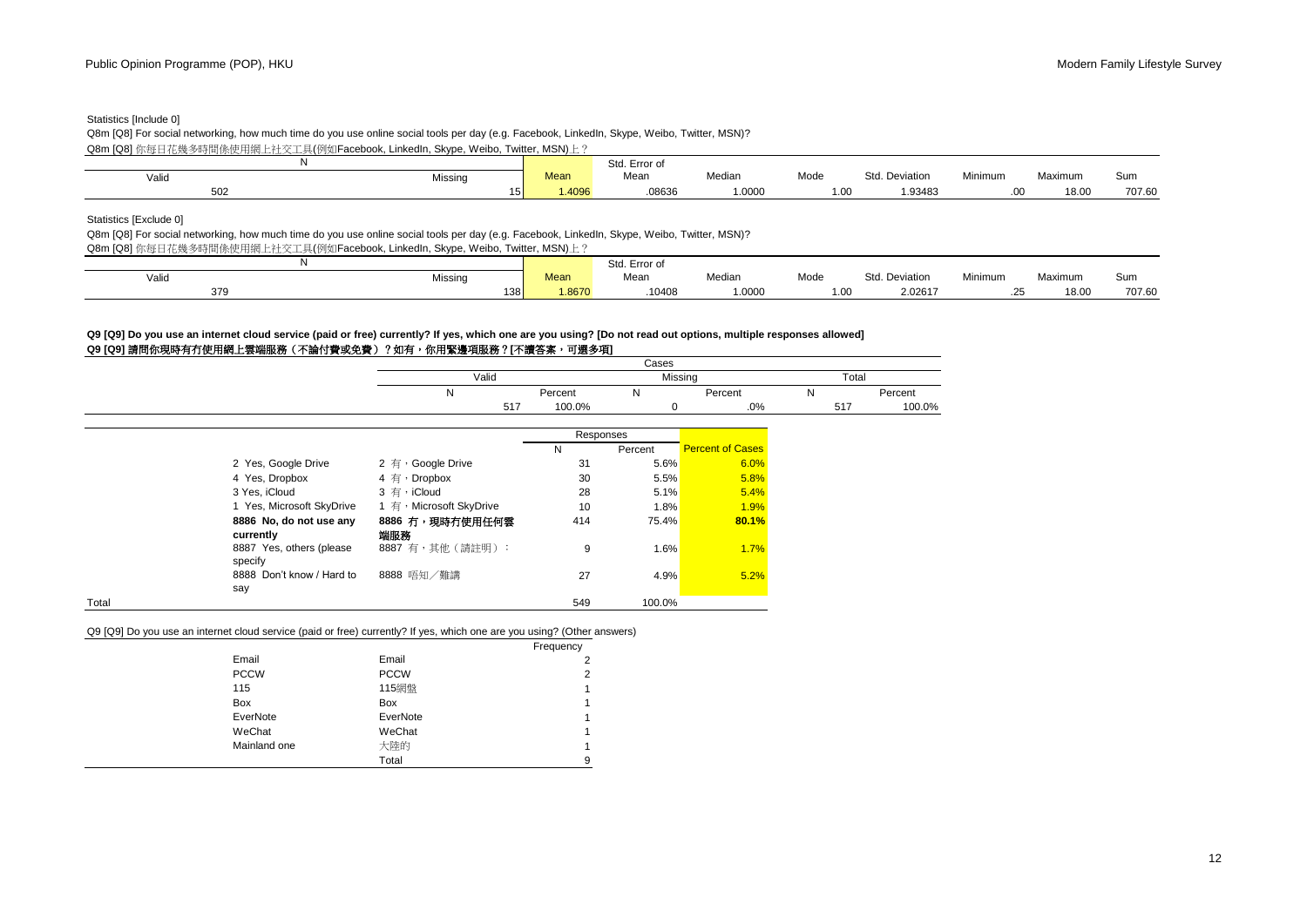Q9gp [Q9] Do you use an internet cloud service (paid or free) currently? If yes, which one are you using? [Do not read out options, multiple Q9gp [Q9] 請問你現時有冇使用網上雲端服務(不論付費或免費)

|       |                                  |            | Frequency | Percent | <b>Valid Percent</b> |
|-------|----------------------------------|------------|-----------|---------|----------------------|
| Valid | Yes                              | 有          | 76        | 14.7    | 14.7                 |
|       | 2 No                             | 2冇         | 414       | 80.1    | 80.1                 |
|       | 8888 Don't know / Hard to<br>say | 8888 唔知/難講 | 27        | 5.2     | 5.2                  |
|       |                                  | Total      | 517       | 100.0   | 100.0                |

**Q10\_1 [Q10] How do you rate the importance of the following items, which you will need an effective IT tool on your mobile / PC devices to help you manage? - Sending and receiving emails Q10\_1 [Q10]** 請問對你黎講,有流動電子產品或個人電腦去協助你好有效率咁處理以下既事務有幾重要。 **-** 收發電子郵件

|         | Q10_1 [Q10] 請問對你黎講,有流動電子產品或個人電腦去協助你好有效率咁處理以下既事務有幾重要。 - 收發電子郵件 |                    |           |           |                      |
|---------|---------------------------------------------------------------|--------------------|-----------|-----------|----------------------|
|         |                                                               |                    | Frequency | Percent   | <b>Valid Percent</b> |
| Valid   | 1 Very important                                              | 1 好重要              | 158       | 30.6      | 30.7                 |
|         | 2 Quite important                                             | 2 幾重要              | 174       | 33.7      | 33.8                 |
|         | 3 Half-half                                                   | $3 - ##$           | 69        | 13.3      | 13.4                 |
|         | 4 Not quite important / quite<br>unimportant                  | 4唔係幾重要/幾唔重要        | 67        | 13.0      | 13.0                 |
|         | 5 Not important at all                                        | 5 完全唔重要            | 29        | 5.6       | 5.6                  |
|         | 8886 Not application (e.g. no<br>children)                    | 8886 不適用 (例如沒有小朋友) |           | 1.4       | 1.4                  |
|         | 8888 Don't know / Hard to<br>say                              | 8888 唔知/難講         | 11        | 2.1       | 2.1                  |
|         | Total                                                         | Total              | 515       | 99.6      | 100.0                |
| Missing | -99 Refuse to answer                                          | -99 拒答             | 2         | $\cdot$ 4 |                      |
| Total   |                                                               |                    | 517       | 100.0     |                      |

Q10\_1gp [Q10] How do you rate the importance of the following items, which you will need an effective IT tool on your mobile / PC devices to help you manage? -Sending and receiving emails

| Q10_1gp [Q10] 請問對你黎講,有流動電子產品或個人電腦去協助你好有效率咁處理以下既事務有幾重要。 - 收發電子郵件 |                                            |                    |           |         |                      |  |  |
|-----------------------------------------------------------------|--------------------------------------------|--------------------|-----------|---------|----------------------|--|--|
|                                                                 |                                            |                    | Frequency | Percent | <b>Valid Percent</b> |  |  |
| Valid                                                           | 1 Important                                | 1重要                | 332       | 64.2    | 64.5                 |  |  |
|                                                                 | 3 Half-half                                | $3 - ##$           | 69        | 13.3    | 13.4                 |  |  |
|                                                                 | 4 Not important                            | 4 唔重要              | 96        | 18.6    | 18.6                 |  |  |
|                                                                 | 8886 Not application (e.g. no<br>children) | 8886 不適用 (例如沒有小朋友) |           | 1.4     | 1.4                  |  |  |
|                                                                 | 8888 Don't know / Hard to<br>say           | 8888 唔知/難講         | 11        | 2.1     | 2.1                  |  |  |
|                                                                 | Total                                      | Total              | 515       | 99.6    | 100.0                |  |  |
| Missing                                                         | -99 Refuse to answer                       | -99 拒答             | 2         | .4      |                      |  |  |
| Total                                                           |                                            |                    | 517       | 100.0   |                      |  |  |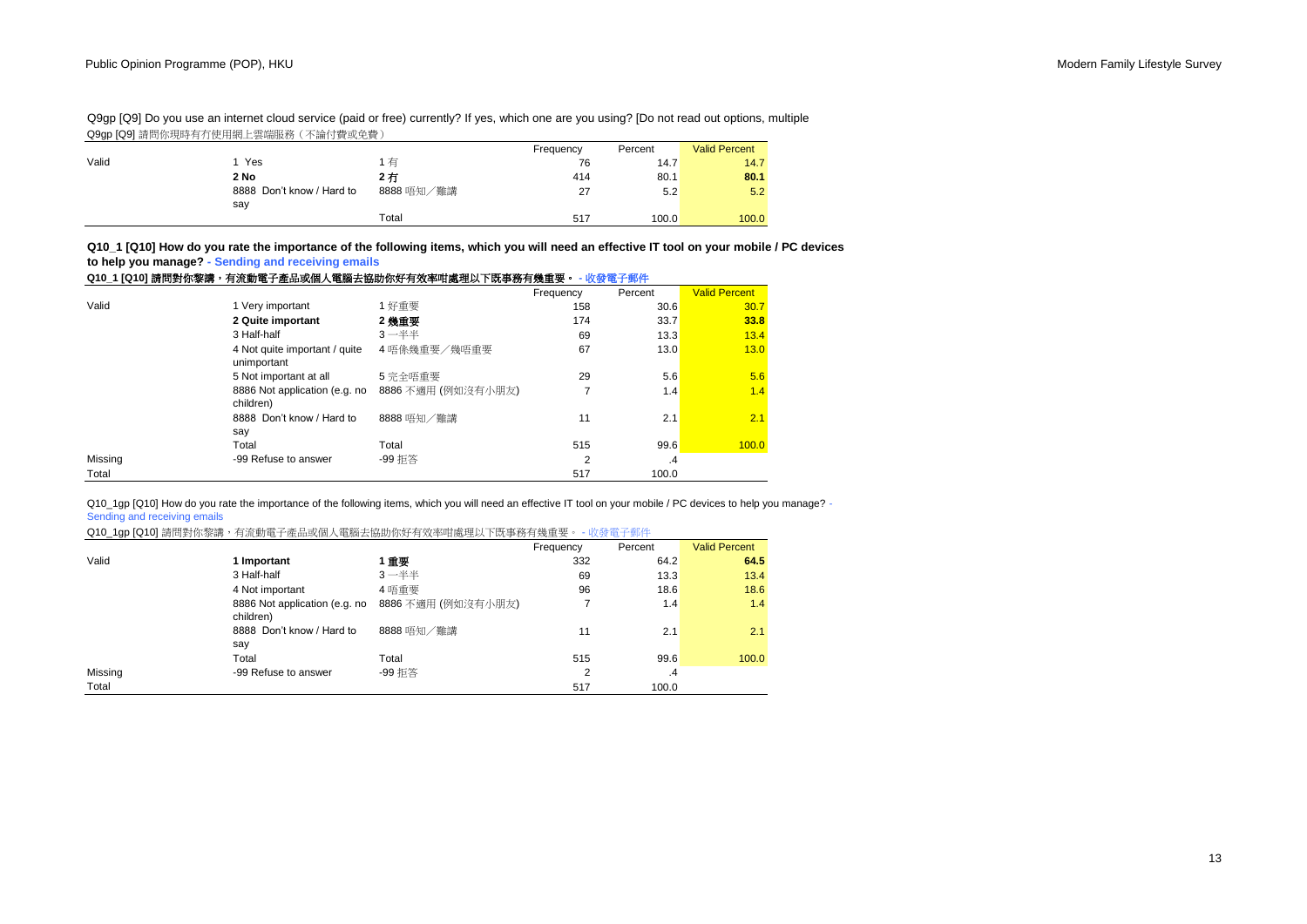**Q10\_2 [Q10] How do you rate the importance of the following items, which you will need an effective IT tool on your mobile / PC devices to help you manage? - Managing and sharing your calendar**

|         | Q10_2 [Q10] 請問對你黎講,有流動電子產品或個人電腦去協助你好有效率咁處理以下既事務有幾重要。 - 管理及分享你既行事曆/日程 (schedule) |                    |           |         |                      |
|---------|---------------------------------------------------------------------------------|--------------------|-----------|---------|----------------------|
|         |                                                                                 |                    | Frequency | Percent | <b>Valid Percent</b> |
| Valid   | 1 Very important                                                                | 1 好重要              | 57        | 11.0    | 11.1                 |
|         | 2 Quite important                                                               | 2 幾重要              | 120       | 23.2    | 23.3                 |
|         | 3 Half-half                                                                     | $3 - ##$           | 106       | 20.5    | 20.6                 |
|         | 4 Not quite important / quite 4 唔像幾重要/幾唔重要                                      |                    | 137       | 26.5    | 26.6                 |
|         | unimportant                                                                     |                    |           |         |                      |
|         | 5 Not important at all                                                          | 5 完全唔重要            | 70        | 13.5    | 13.6                 |
|         | 8886 Not application (e.g. no                                                   | 8886 不適用 (例如沒有小朋友) | 13        | 2.5     | 2.5                  |
|         | children)                                                                       |                    |           |         |                      |
|         | 8888 Don't know / Hard to                                                       | 8888 唔知/難講         | 12        | 2.3     | 2.3                  |
|         | say                                                                             |                    |           |         |                      |
|         | Total                                                                           | Total              | 515       | 99.6    | 100.0                |
| Missing | -99 Refuse to answer                                                            | -99 拒答             | 2         | .4      |                      |
| Total   |                                                                                 |                    | 517       | 100.0   |                      |

Q10\_2 [Q10] How do you rate the importance of the following items, which you will need an effective IT tool on your mobile / PC devices to help you manage? -Managing and sharing your calendar

| Q10_2gp [Q10] 請問對你黎講, | ,有流動電子產品或個人電腦去協助你好有效率咁處理以下既事務有幾重要。 - | r既行事曆/日程 (schedule) |
|-----------------------|--------------------------------------|---------------------|
|                       |                                      |                     |

|         |                                            |                    | Frequency | Percent | <b>Valid Percent</b> |
|---------|--------------------------------------------|--------------------|-----------|---------|----------------------|
| Valid   | 1 Important                                | 1重要                | 177       | 34.2    | 34.4                 |
|         | 3 Half-half                                | $3 - ##$           | 106       | 20.5    | 20.6                 |
|         | 4 Not important                            | 4 唔重要              | 207       | 40.0    | 40.2                 |
|         | 8886 Not application (e.g. no<br>children) | 8886 不適用 (例如沒有小朋友) | 13        | 2.5     | 2.5                  |
|         | 8888 Don't know / Hard to<br>say           | 8888 唔知/難講         | 12        | 2.3     | 2.3                  |
|         | Total                                      | Total              | 515       | 99.6    | 100.0                |
| Missing | -99 Refuse to answer                       | -99 拒答             | 2         | $\cdot$ |                      |
| Total   |                                            |                    | 517       | 100.0   |                      |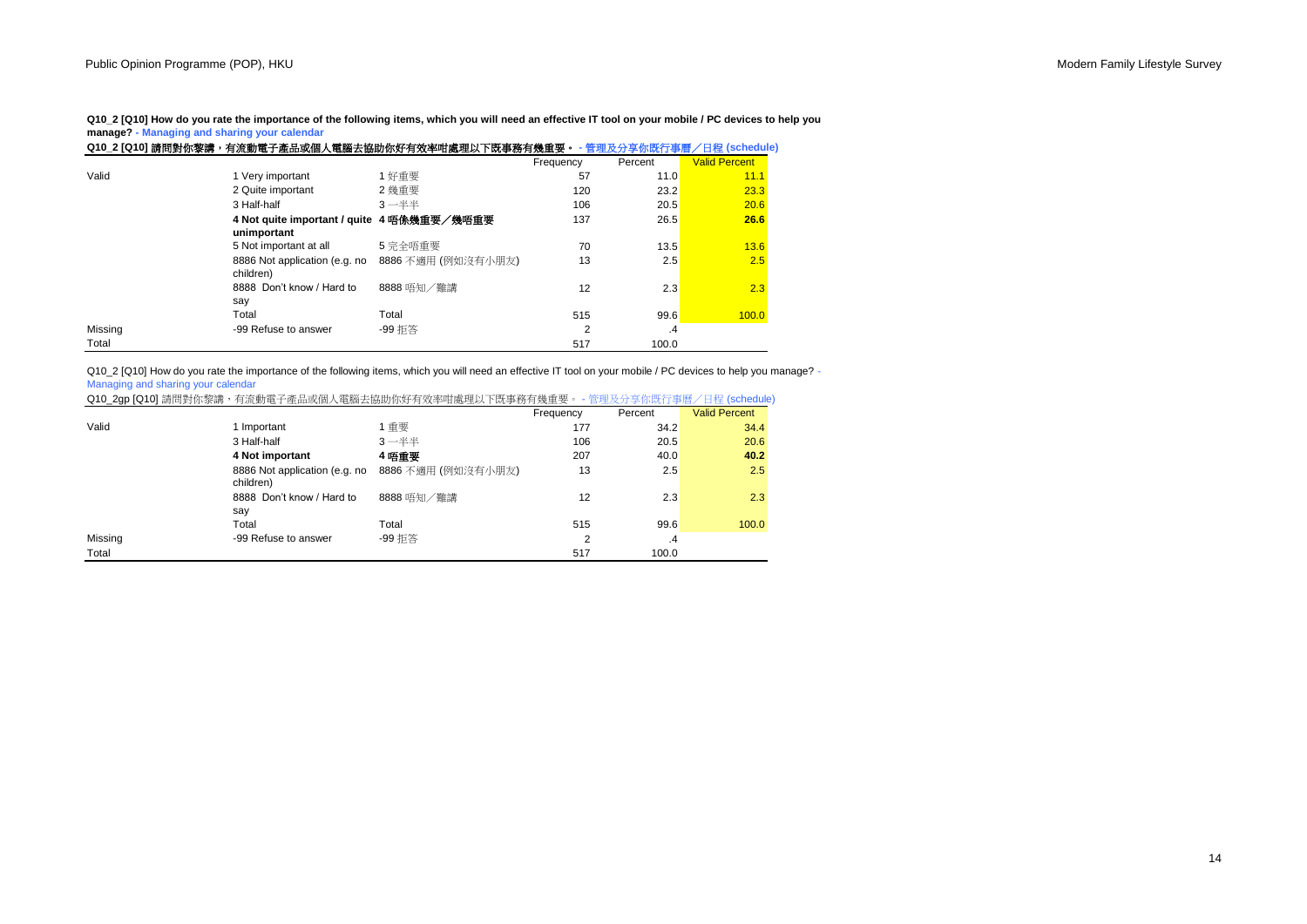**Q10\_3 [Q10] How do you rate the importance of the following items, which you will need an effective IT tool on your mobile / PC devices to help you manage? - Organizing events with friends / families**

|         | Q10_3 [Q10] 請問對你黎講,有流動電子產品或個人電腦去協助你好有效率咁處理以下既事務有幾重要。 - 安排與家人 |                    |           | '朋友既活動  |                      |
|---------|--------------------------------------------------------------|--------------------|-----------|---------|----------------------|
|         |                                                              |                    | Frequency | Percent | <b>Valid Percent</b> |
| Valid   | 1 Very important                                             | 1 好重要              | 76        | 14.7    | 14.7                 |
|         | 2 Quite important                                            | 2 幾重要              | 177       | 34.2    | 34.3                 |
|         | 3 Half-half                                                  | $3 - ##$           | 99        | 19.1    | 19.2                 |
|         | 4 Not quite important / quite<br>unimportant                 | 4 唔係幾重要/幾唔重要       | 95        | 18.4    | 18.4                 |
|         | 5 Not important at all                                       | 5 完全唔重要            | 52        | 10.1    | 10.1                 |
|         | 8886 Not application (e.g. no<br>children)                   | 8886 不適用 (例如沒有小朋友) | 12        | 2.3     | 2.3                  |
|         | 8888 Don't know / Hard to<br>say                             | 8888 唔知/難講         | 5         | 1.0     | 1.0                  |
|         | Total                                                        | Total              | 516       | 99.8    | 100.0                |
| Missing | -99 Refuse to answer                                         | -99 拒答             |           | $\cdot$ |                      |
| Total   |                                                              |                    | 517       | 100.0   |                      |

Q10\_3gp [Q10] How do you rate the importance of the following items, which you will need an effective IT tool on your mobile / PC devices to help you manage? -Organizing events with friends / families

|  |  | Q10_3gp [Q10] 請問對你黎講,有流動電子產品或個人電腦去協助你好有效率咁處理以下既事務有幾重要。 - 安排與家人/朋友既活動 |  |  |
|--|--|----------------------------------------------------------------------|--|--|
|--|--|----------------------------------------------------------------------|--|--|

|         |                                            |                    | Frequency | Percent | <b>Valid Percent</b> |
|---------|--------------------------------------------|--------------------|-----------|---------|----------------------|
| Valid   | 1 Important                                | 重重                 | 253       | 48.9    | 49.0                 |
|         | 3 Half-half                                | $3 - ##$           | 99        | 19.1    | 19.2                 |
|         | 4 Not important                            | 4 唔重要              | 147       | 28.4    | 28.5                 |
|         | 8886 Not application (e.g. no<br>children) | 8886 不適用 (例如沒有小朋友) | 12        | 2.3     | 2.3                  |
|         | 8888 Don't know / Hard to<br>say           | 8888 唔知/難講         | 5         | 1.0     | 1.0                  |
|         | Total                                      | Total              | 516       | 99.8    | 100.0                |
| Missing | -99 Refuse to answer                       | -99 拒答             |           | .2      |                      |
| Total   |                                            |                    | 517       | 100.0   |                      |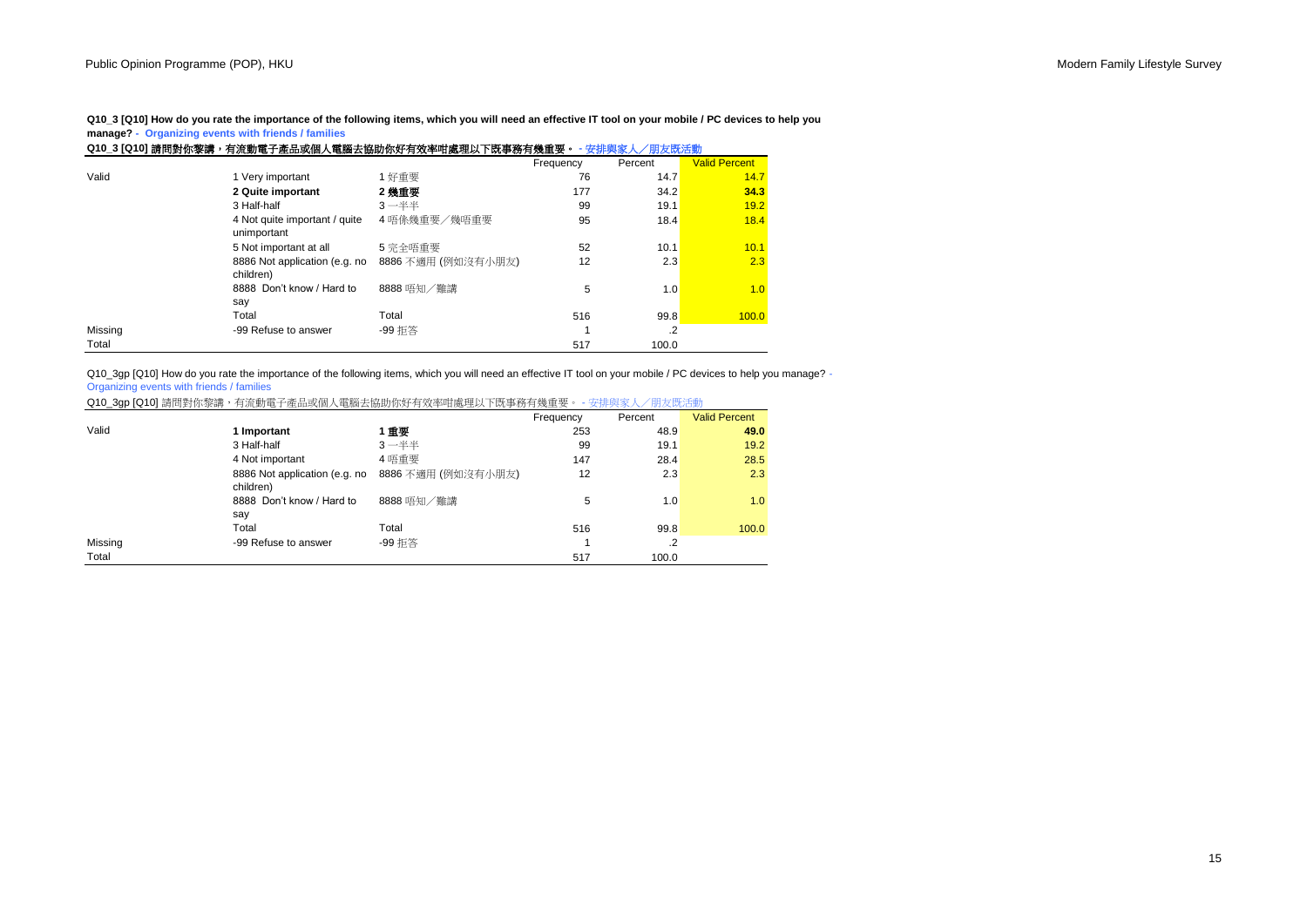**Q10\_4 [Q10] How do you rate the importance of the following items, which you will need an effective IT tool on your mobile / PC devices to help you manage? - Managing and sharing your photos / video albums**

|         |                                            | Q10_4 [Q10] 請問對你黎講,有流動電子產品或個人電腦去協助你好有效率咁處理以下既事務有幾重要。 - 管理及分享你既相簿/影片 |           |         |                      |
|---------|--------------------------------------------|---------------------------------------------------------------------|-----------|---------|----------------------|
|         |                                            |                                                                     | Frequency | Percent | <b>Valid Percent</b> |
| Valid   | 1 Very important                           | 1 好重要                                                               | 44        | 8.5     | 8.5                  |
|         | 2 Quite important                          | 2 幾重要                                                               | 130       | 25.1    | 25.2                 |
|         | 3 Half-half                                | $3 - ##$                                                            | 126       | 24.4    | 24.4                 |
|         | 4 Not quite important / quite 4 唔像幾重要/幾唔重要 |                                                                     | 131       | 25.3    | 25.4                 |
|         | unimportant                                |                                                                     |           |         |                      |
|         | 5 Not important at all                     | 5 完全唔重要                                                             | 68        | 13.2    | 13.2                 |
|         | 8886 Not application (e.g. no<br>children) | 8886 不適用 (例如沒有小朋友)                                                  | 11        | 2.1     | 2.1                  |
|         | 8888 Don't know / Hard to                  | 8888 唔知/難講                                                          | 6         | 1.2     | 1.2                  |
|         | say                                        |                                                                     |           |         |                      |
|         | Total                                      | Total                                                               | 516       | 99.8    | 100.0                |
| Missing | -99 Refuse to answer                       | -99 拒答                                                              |           | .2      |                      |
| Total   |                                            |                                                                     | 517       | 100.0   |                      |

Q10\_4gp [Q10] How do you rate the importance of the following items, which you will need an effective IT tool on your mobile / PC devices to help you manage? -Managing and sharing your photos / video albums

|  |  |  | Q10_4gp [Q10] 請問對你黎講,有流動電子產品或個人電腦去協助你好有效率咁處理以下既事務有幾重要。 - 管理及分享你既相簿/影片 |  |  |
|--|--|--|-----------------------------------------------------------------------|--|--|
|--|--|--|-----------------------------------------------------------------------|--|--|

|         |                                            |                    | Frequency | Percent | <b>Valid Percent</b> |
|---------|--------------------------------------------|--------------------|-----------|---------|----------------------|
| Valid   | 1 Important                                | 1重要                | 174       | 33.7    | 33.7                 |
|         | 3 Half-half                                | $3 - ##$           | 126       | 24.4    | 24.4                 |
|         | 4 Not important                            | 4 唔重要              | 199       | 38.5    | 38.6                 |
|         | 8886 Not application (e.g. no<br>children) | 8886 不適用 (例如沒有小朋友) | 11        | 2.1     | 2.1                  |
|         | 8888 Don't know / Hard to<br>say           | 8888 唔知/難講         | 6         | 1.2     | 1.2                  |
|         | Total                                      | Total              | 516       | 99.8    | 100.0                |
| Missing | -99 Refuse to answer                       | -99 拒答             |           | $\cdot$ |                      |
| Total   |                                            |                    | 517       | 100.0   |                      |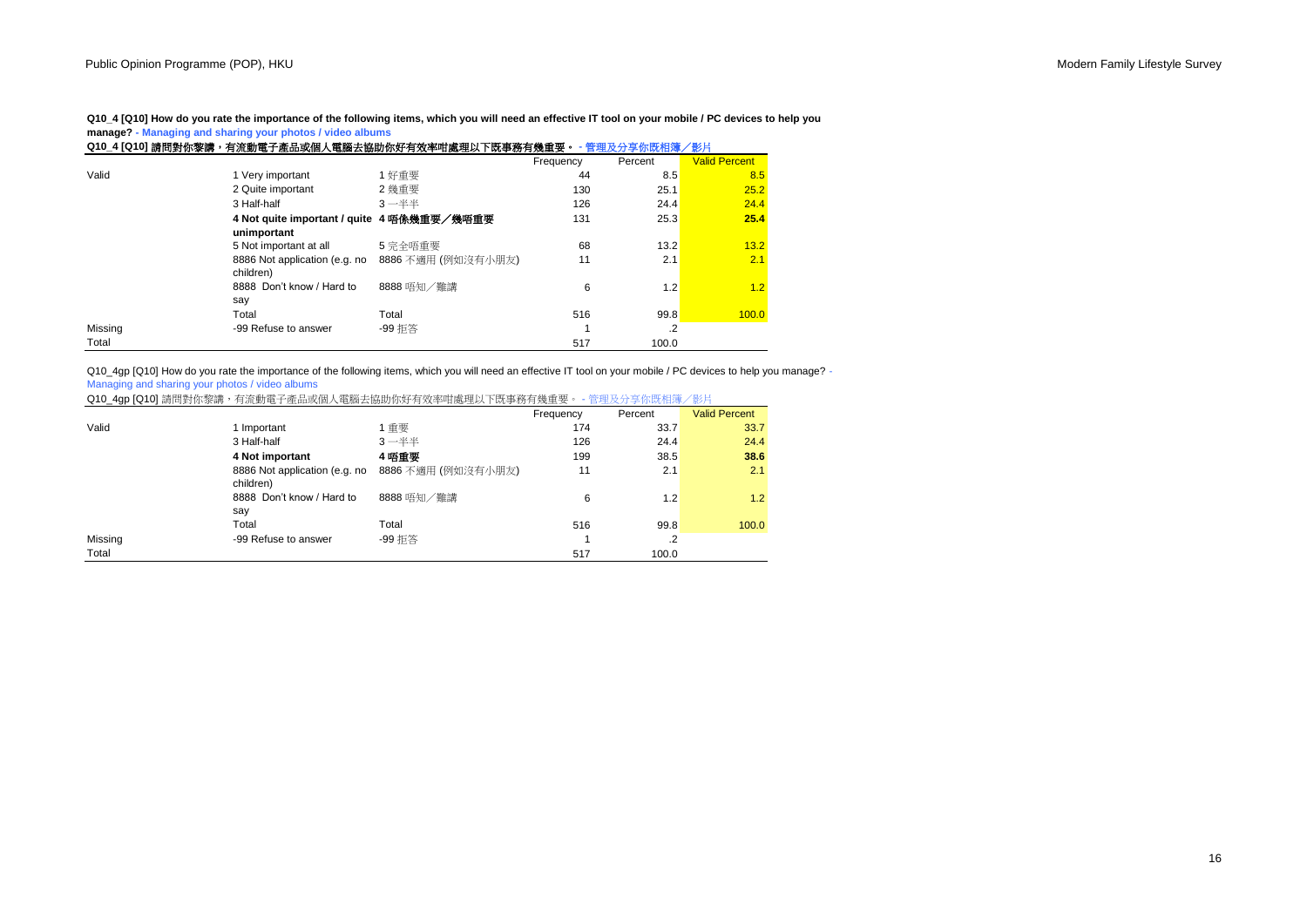**Q10\_5 [Q10] How do you rate the importance of the following items, which you will need an effective IT tool on your mobile / PC devices to help you manage? - Domestic / household expenses planning and managing**

| Q10_5 [Q10] 請問對你黎講,有流動電子產品或個人電腦去協助你好有效率咁處理以下既事務有幾重要。<br>計劃及管理家庭支出 |                                              |                    |                |         |                      |
|-------------------------------------------------------------------|----------------------------------------------|--------------------|----------------|---------|----------------------|
|                                                                   |                                              |                    | Frequency      | Percent | <b>Valid Percent</b> |
| Valid                                                             | 1 Very important                             | 1 好重要              | 35             | 6.8     | 6.8                  |
|                                                                   | 2 Quite important                            | 2 幾重要              | 57             | 11.0    | 11.1                 |
|                                                                   | 3 Half-half                                  | $3 - ##$           | 88             | 17.0    | 17.1                 |
|                                                                   | 4 Not quite important / quite<br>unimportant | 4 唔係幾重要/幾唔重要       | 146            | 28.2    | 28.3                 |
|                                                                   | 5 Not important at all                       | 5 完全唔重要            | 152            | 29.4    | 29.5                 |
|                                                                   | 8886 Not application (e.g. no<br>children)   | 8886 不適用 (例如沒有小朋友) | 26             | 5.0     | 5.0                  |
|                                                                   | 8888 Don't know / Hard to                    | 8888 唔知/難講         | 11             | 2.1     | 2.1                  |
|                                                                   | say                                          |                    |                |         |                      |
|                                                                   | Total                                        | Total              | 515            | 99.6    | 100.0                |
| Missing                                                           | -99 Refuse to answer                         | -99 拒答             | $\overline{2}$ | $\cdot$ |                      |
| Total                                                             |                                              |                    | 517            | 100.0   |                      |

Q10 5gp [Q10] How do you rate the importance of the following items, which you will need an effective IT tool on your mobile / PC devices to help you manage? -Domestic / household expenses planning and managing

|         |                                            |                    | Frequency | Percent | <b>Valid Percent</b> |
|---------|--------------------------------------------|--------------------|-----------|---------|----------------------|
| Valid   | 1 Important                                | 重要                 | 92        | 17.8    | 17.9                 |
|         | 3 Half-half                                | $3 - ##$           | 88        | 17.0    | 17.1                 |
|         | 4 Not important                            | 4 唔重要              | 298       | 57.6    | 57.9                 |
|         | 8886 Not application (e.g. no<br>children) | 8886 不適用 (例如沒有小朋友) | 26        | 5.0     | 5.0                  |
|         | 8888 Don't know / Hard to<br>say           | 8888 唔知/難講         | 11        | 2.1     | 2.1                  |
|         | Total                                      | Total              | 515       | 99.6    | 100.0                |
| Missing | -99 Refuse to answer                       | -99 拒答             | C         | $\cdot$ |                      |
| Total   |                                            |                    | 517       | 100.0   |                      |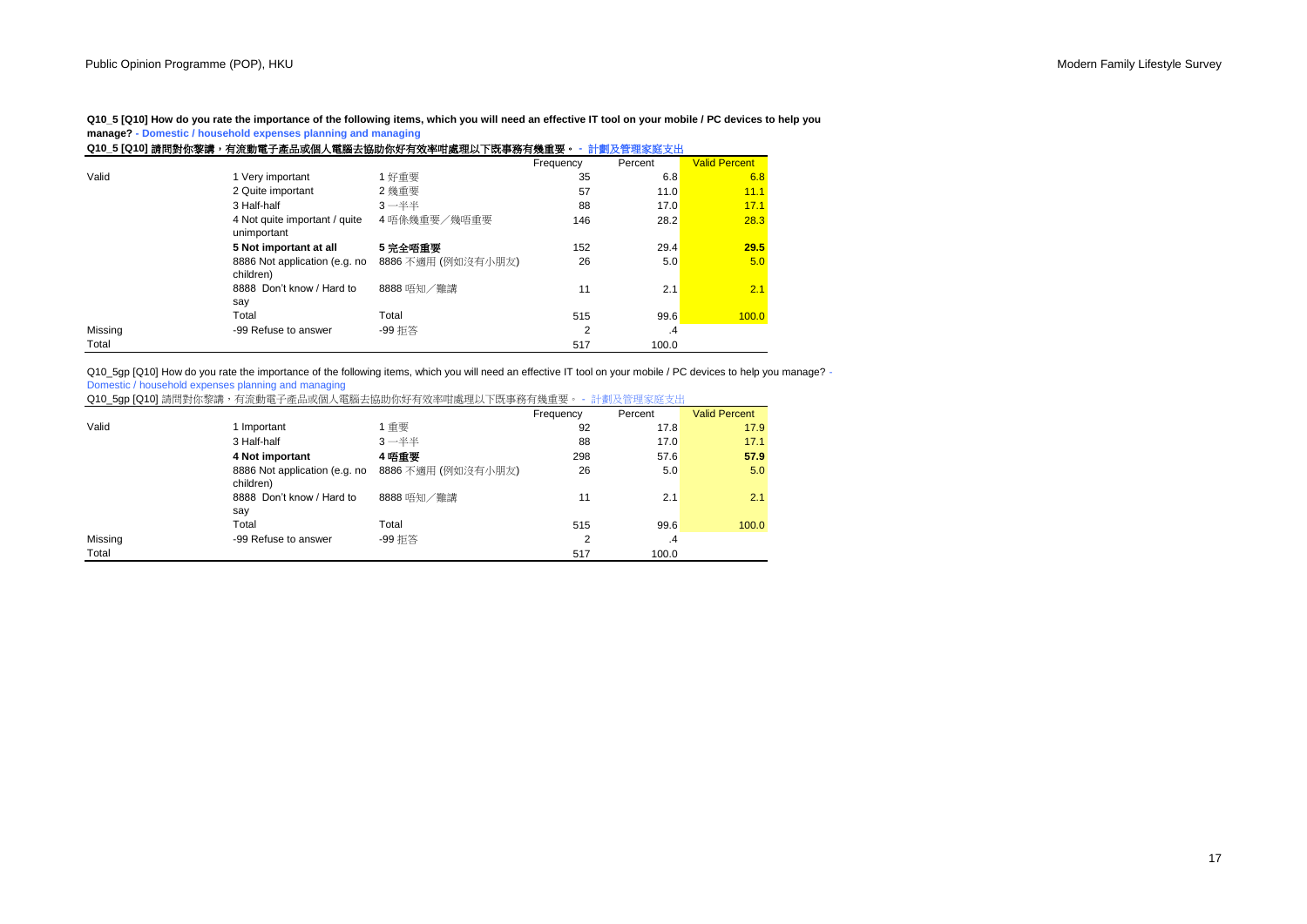**Q10\_6 [Q10] How do you rate the importance of the following items, which you will need an effective IT tool on your mobile / PC devices to help you manage? - Preparing learning and playing materials for children**

|         | Q10_6 [Q10] 請問對你黎講,有流動電子產品或個人電腦去協助你好有效率咁處理以下既事務有幾重要。 - 為小朋友準備學習或遊戲材料 |              |           |         |                      |
|---------|----------------------------------------------------------------------|--------------|-----------|---------|----------------------|
|         |                                                                      |              | Frequency | Percent | <b>Valid Percent</b> |
| Valid   | 1 Very important                                                     | 1 好重要        | 38        | 7.4     | 7.4                  |
|         | 2 Quite important                                                    | 2 幾重要        | 71        | 13.7    | 13.8                 |
|         | 3 Half-half                                                          | $3 - ##$     | 45        | 8.7     | 8.7                  |
|         | 4 Not quite important / quite<br>unimportant                         | 4 唔係幾重要/幾唔重要 | 76        | 14.7    | 14.7                 |
|         | 5 Not important at all                                               | 5 完全唔重要      | 105       | 20.3    | 20.3                 |
|         | 8886 Not application (e.g. no 8886 不適用 (例如沒有小朋<br>children)          | 友)           | 170       | 32.9    | 32.9                 |
|         | 8888 Don't know / Hard to<br>say                                     | 8888 唔知/難講   | 11        | 2.1     | 2.1                  |
|         | Total                                                                | Total        | 516       | 99.8    | 100.0                |
| Missing | -99 Refuse to answer                                                 | -99 拒答       |           | $\cdot$ |                      |
| Total   |                                                                      |              | 517       | 100.0   |                      |

Q10\_6gp [Q10] How do you rate the importance of the following items, which you will need an effective IT tool on your mobile / PC devices to help you manage? -Preparing learning and playing materials for children

Q10\_6gp [Q10] 請問對你黎講,有流動電子產品或個人電腦去協助你好有效率咁處理以下既事務有幾重要。 - 為小朋友準備學習或遊戲材料

|         |                                                |            | Frequency | Percent | <b>Valid Percent</b> |
|---------|------------------------------------------------|------------|-----------|---------|----------------------|
| Valid   | 1 Important                                    | 1重要        | 109       | 21.1    | 21.1                 |
|         | 3 Half-half                                    | $3 - ##$   | 45        | 8.7     | 8.7                  |
|         | 4 Not important                                | 4 唔重要      | 181       | 35.0    | 35.1                 |
|         | 8886 Not application (e.g. no 8886 不適用 (例如沒有小朋 |            | 170       | 32.9    | 32.9                 |
|         | children)                                      | 友)         |           |         |                      |
|         | 8888 Don't know / Hard to                      | 8888 唔知/難講 | 11        | 2.1     | 2.1                  |
|         | say                                            |            |           |         |                      |
|         | Total                                          | Total      | 516       | 99.8    | 100.0                |
| Missing | -99 Refuse to answer                           | -99 拒答     |           | $\cdot$ |                      |
| Total   |                                                |            | 517       | 100.0   |                      |

#### **Statistics**

|                                                                                                                                                                                                                                   |                                                         | N.    |           |      | Std. Error of |        |      |                |         |         |      |
|-----------------------------------------------------------------------------------------------------------------------------------------------------------------------------------------------------------------------------------|---------------------------------------------------------|-------|-----------|------|---------------|--------|------|----------------|---------|---------|------|
|                                                                                                                                                                                                                                   |                                                         | Valid | Missing   | Mean | Mean          | Median | Mode | Std. Deviation | Minimum | Maximum | Sum  |
| Q10_1m [Q10] How do you<br>rate the importance of the<br>following items, which you will 去協助你好有效率咁處理以下<br>need an effective IT tool on<br>your mobile / PC devices to<br>郵件<br>help you manage? - Sending<br>and receiving emails | Q10_1m [Q10] 請問對你黎講<br>,有流動電子產品或個人電腦<br>既事務有幾重要。 - 收發電子 |       | 20<br>497 | 3.73 | .054          | 4.00   |      | 1.206<br>4     |         |         | 1856 |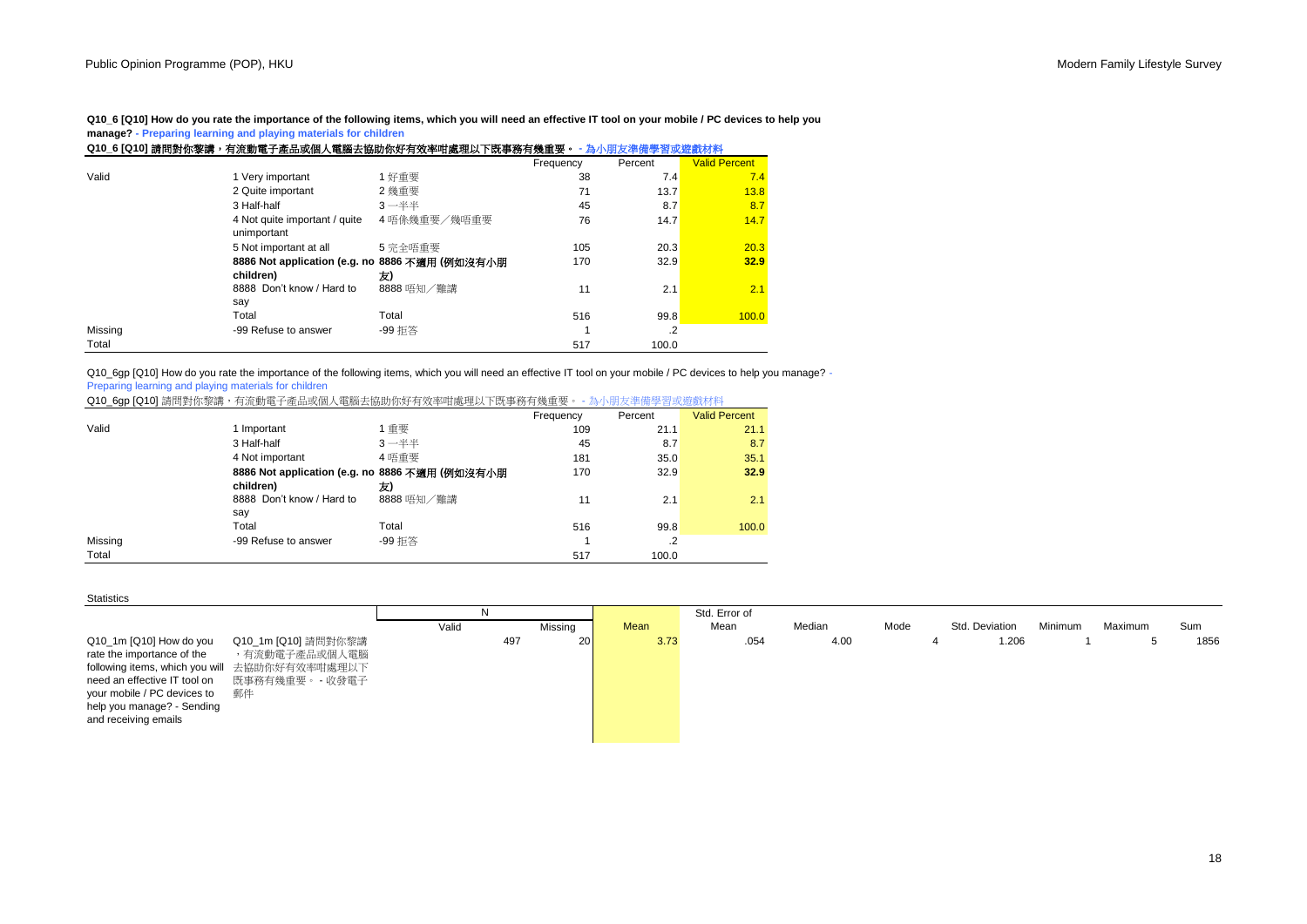| Q10_2m [Q10] How do you<br>rate the importance of the<br>following items, which you will<br>need an effective IT tool on<br>your mobile / PC devices to<br>help you manage? - Managing (schedule)<br>and sharing your calendar            | Q10_2m [Q10] 請問對你黎講<br>,有流動電子產品或個人電腦<br>去協助你好有效率咁處理以下<br>既事務有幾重要。 - 管理及分<br>享你既行事曆/日程 | 490 | 27              | 2.91 | .056 | 3.00 | $\overline{2}$ | 1.248 |                | 5 | 1427 |
|-------------------------------------------------------------------------------------------------------------------------------------------------------------------------------------------------------------------------------------------|---------------------------------------------------------------------------------------|-----|-----------------|------|------|------|----------------|-------|----------------|---|------|
| Q10 3m [Q10] How do you<br>rate the importance of the<br>following items, which you will<br>need an effective IT tool on<br>vour mobile / PC devices to<br>help you manage? -<br>Organizing events with friends<br>/ families             | Q10_3m [Q10] 請問對你黎講<br>,有流動電子產品或個人電腦<br>去協助你好有效率咁處理以下<br>既事務有幾重要。 - 安排與家<br>人/朋友既活動   | 499 | 18              | 3.26 | .055 | 4.00 | 4              | 1.227 | $\overline{1}$ | 5 | 1627 |
| Q10 4m [Q10] How do you<br>rate the importance of the<br>following items, which you will<br>need an effective IT tool on<br>your mobile / PC devices to<br>help you manage? - Managing<br>and sharing your photos /<br>video albums       | Q10_4m [Q10] 請問對你黎講<br>,有流動電子產品或個人電腦<br>去協助你好有效率咁處理以下<br>既事務有幾重要。 - 管理及分<br>享你既相簿/影片  | 499 | 18 <sup>1</sup> | 2.90 | .053 | 3.00 | $\overline{2}$ | 1.189 | $\mathbf{1}$   | 5 | 1448 |
| Q10_5m [Q10] How do you<br>rate the importance of the<br>following items, which you will<br>need an effective IT tool on<br>your mobile / PC devices to<br>help you manage? - Domestic<br>/ household expenses<br>planning and managing   | Q10_5m [Q10] 請問對你黎講<br>,有流動電子產品或個人電腦<br>去協助你好有效率咁處理以下<br>既事務有幾重要。 - 計劃及管<br>理家庭支出     | 478 | 39              | 2.32 | .057 | 2.00 | $\overline{1}$ | 1.239 | $\mathbf{1}$   | 5 | 1111 |
| Q10 6m [Q10] How do you<br>rate the importance of the<br>following items, which you will<br>need an effective IT tool on<br>your mobile / PC devices to<br>help you manage? - Preparing<br>learning and playing materials<br>for children | Q10_6m [Q10] 請問對你黎講<br>,有流動電子產品或個人電腦<br>去協助你好有效率咁處理以下<br>既事務有幾重要。 - 為小朋友<br>準備學習或遊戲材料 | 335 | 182             | 2.59 | .077 | 2.00 | $\overline{1}$ | 1.407 | $\mathbf{1}$   | 5 | 866  |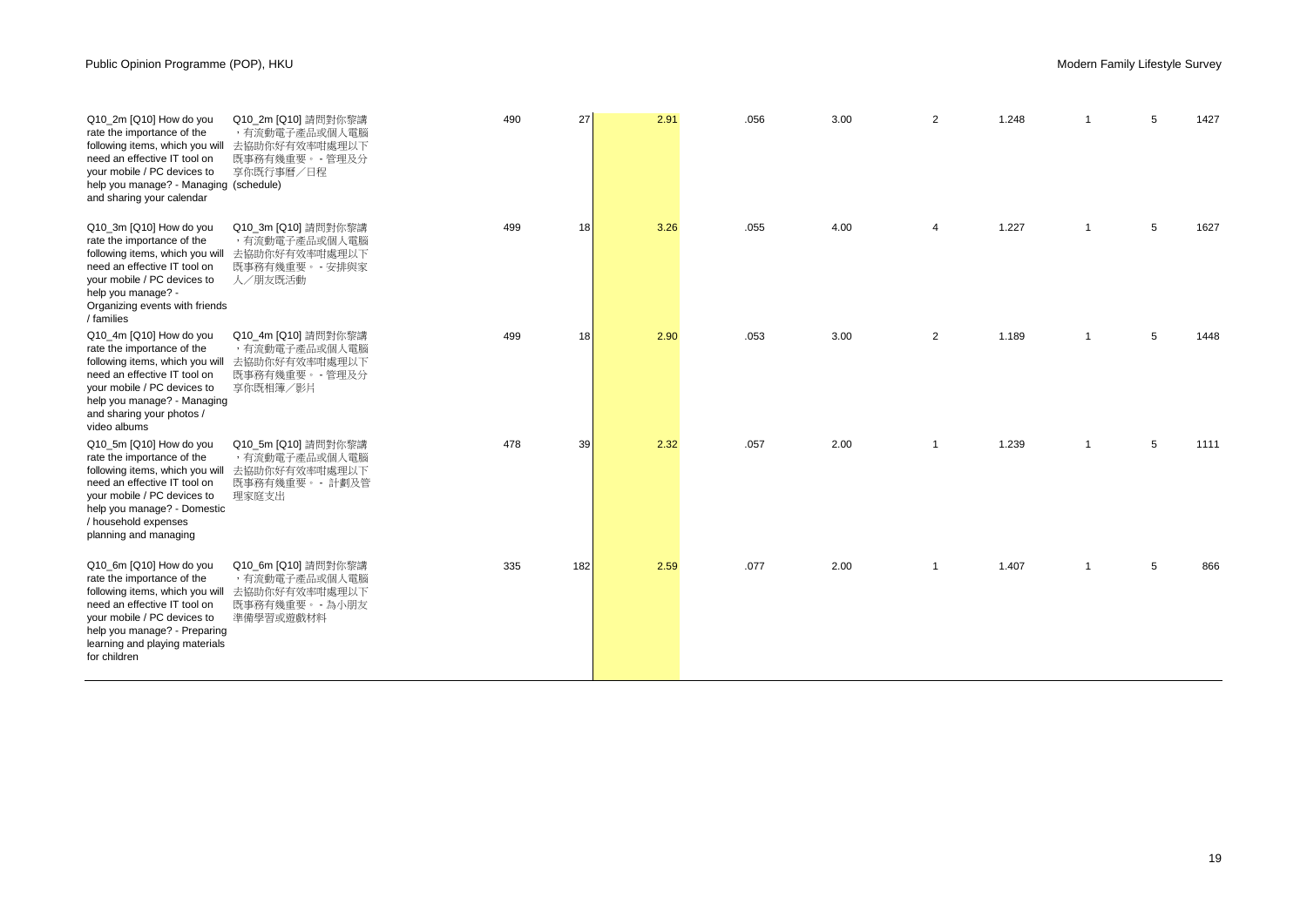**Q11 [Q11] Which of the below statements can best describe how good or bad you are currently managing your personal matters like household chores, Q11 [Q11]** 請問以下邊一句句子最適合形容你有幾妥善咁管理你既日常個人事務如做家務、煮餸、購物、計家庭開支/繳費等,並同時有空餘時間做你喜歡做既事?

|       |                                 |                 | Frequency | Percent | <b>Valid Percent</b> |  |
|-------|---------------------------------|-----------------|-----------|---------|----------------------|--|
| Valid | 1 I totally don't have time for | 1 單單管理個人事項就今我完  | 59        | 11.4    | 11.4                 |  |
|       | the things I actually enjoy     | 全冇時間做我喜歡做既事     |           |         |                      |  |
|       | doing                           |                 |           |         |                      |  |
|       | 2 It's time-consuming           | 2 管理個人事項十分費時, 令 | 89        | 17.2    | 17.2                 |  |
|       | managing and I don't always     | 我唔可以經常有時間做我喜歡   |           |         |                      |  |
|       | have time for things I enjoy    | 做既事             |           |         |                      |  |
|       | doing                           |                 |           |         |                      |  |
|       |                                 |                 |           |         |                      |  |
|       | 3 It's completely               | 3 管理個人事項十分輕鬆,我  | 324       | 62.7    | 62.7                 |  |
|       | manageable and I always         | 經常有時間做我喜歡做既事    |           |         |                      |  |
|       | manage to find time to          |                 |           |         |                      |  |
|       | doing things I love to do       |                 |           |         |                      |  |
|       | 8886 None of the above          | 8886 以上皆否       | 33        | 6.4     | 6.4                  |  |
|       | 8888 Don't know / Hard to       | 8888 唔知/難講      | 12        | 2.3     | 2.3                  |  |
|       |                                 |                 |           |         |                      |  |
|       | say                             |                 |           |         |                      |  |
|       |                                 | Total           | 517       | 100.0   | 100.0                |  |

**Q12 [Q12] What personal matters eat up most of your time outside of work? Please name the top three . [Do not read out answers, three answers at most are allowed; for**

# **Q12 [Q12]** 請問目前乜野日常個人事務佔用左你最多工餘時間?請講出最主要三項。**[**不讀答案,最多可選三項;非在職被訪者,訪問員可刪去**"**工餘**"**兩字**]**

|                    |       |     |         | Cases   |  |         |       |         |  |
|--------------------|-------|-----|---------|---------|--|---------|-------|---------|--|
|                    | Valid |     |         | Missing |  |         | Total |         |  |
|                    | N     |     | Percent | w       |  | Percent |       | Percent |  |
| \$Q12 <sup>8</sup> |       | 515 | 99.6%   |         |  | .4%     | 517   | 100.0%  |  |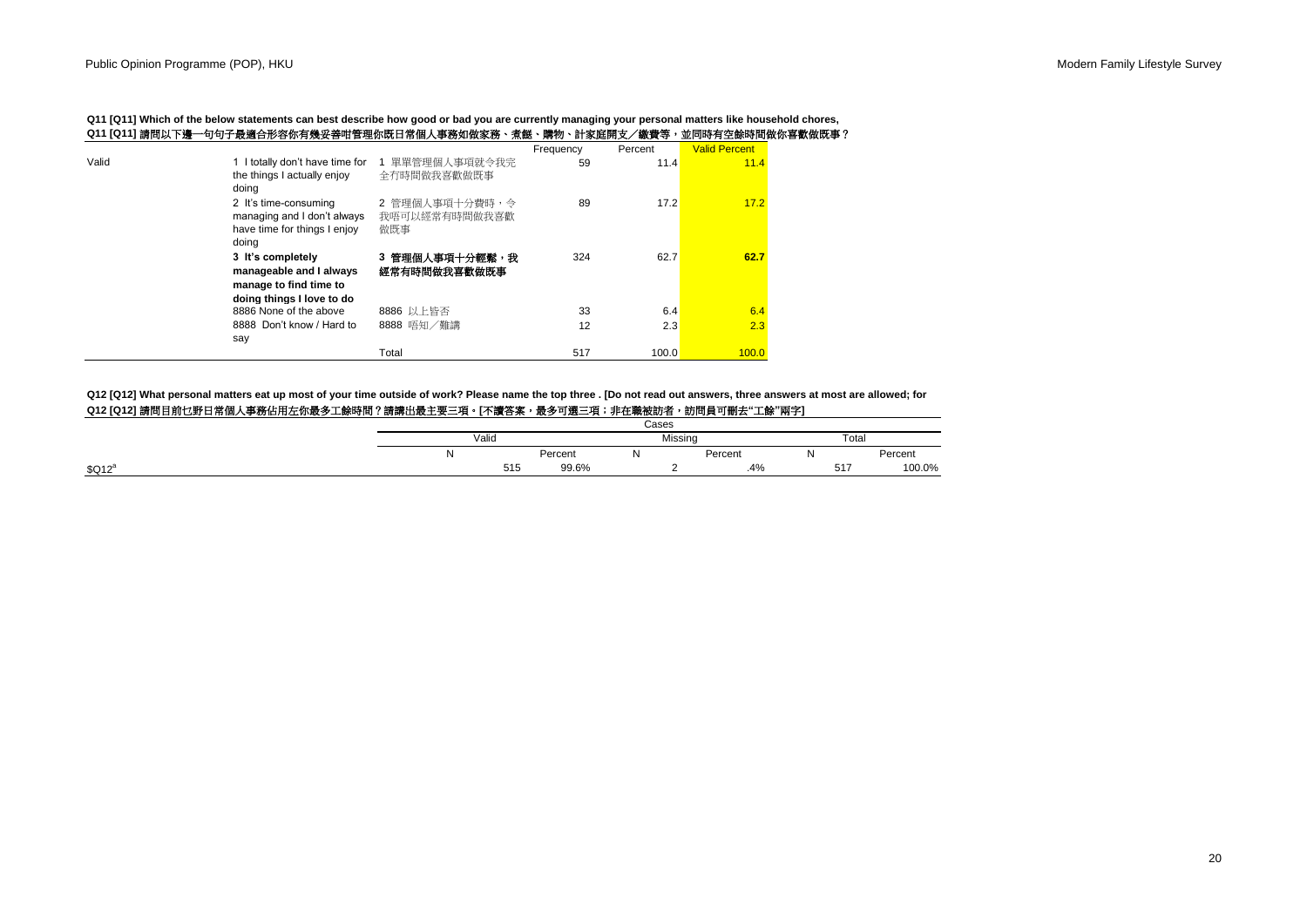|                                                                       |                         | Responses |         |                         |
|-----------------------------------------------------------------------|-------------------------|-----------|---------|-------------------------|
|                                                                       |                         | N         | Percent | <b>Percent of Cases</b> |
| 1 Housework and chores                                                | 1 家務                    | 177       | 21.0%   | 34.4%                   |
| 8 Entertainment (E.g. movie,<br>listen to music, electronic<br>qame)  | 8娛樂(例如睇電影、聽歌、<br>玩電子遊機) | 170       | 20.2%   | 33.0%                   |
| 2 Helping my children with<br>their homework / my own<br>course work  | 2 幫助我的孩子完成家課/處<br>理個人作業 | 89        | 10.6%   | 17.3%                   |
| 7 Taking care family<br>members, such as elderly or<br>young children | 7 照顧家人,例如老人家及長<br>者     | 71        | 8.4%    | 13.8%                   |
| 3 Meals and cooking                                                   | 3 煮餸及備餐                 | 61        | 7.2%    | 11.8%                   |
| 6 Sports activities                                                   | 6 運動                    | 57        | 6.8%    | 11.1%                   |
| 4 Shopping and errands                                                | 4 購物及四出處理雜務             | 55        | 6.5%    | 10.7%                   |
| 5 Managing social calendar                                            | 5 管理社交活動時間表             | 35        | 4.2%    | 6.8%                    |
| 10 Learning                                                           | 10 學習                   | 20        | 2.4%    | 3.9%                    |
| 9 Rest                                                                | 9 休息                    | 19        | 2.3%    | 3.7%                    |
| 11 Social activities                                                  | 11 社交活動                 | 12        | 1.4%    | 2.3%                    |
| 12 Managing financial matters 12 管理財務                                 |                         | 9         | 1.1%    | 1.7%                    |
| 14 Email                                                              | 14 收發郵件 (包括電子郵件)        | 4         | .5%     | .8%                     |
| 13 Family activities                                                  | 13 家庭活動                 | 3         | .4%     | .6%                     |
| 8887 Others (please specify                                           | 8887 其他, 請註明:           | 24        | 2.9%    | 4.7%                    |
| 8888 Don't know / Hard to<br>say                                      | 8888 唔知/難講              | 36        | 4.3%    | 7.0%                    |
|                                                                       |                         | 842       | 100.0%  |                         |

Total

# Q12 [Q12] What personal matters eat up most of your time outside of work? Please name the top three . (Other answers)

|                                                                        |               | Frequency |
|------------------------------------------------------------------------|---------------|-----------|
| Work                                                                   | 工作            |           |
| No.                                                                    | 沒有            | 5         |
| Religious activities                                                   | 宗教活動          | 3         |
| Volunteer                                                              | 做義工           | 3         |
| hair brushing                                                          | hair brushing |           |
| Work, see doctor                                                       | 工作,看醫生        |           |
| Job hunting                                                            | 找工作           |           |
| Search information                                                     | 找資料           |           |
| See doctor                                                             | 看翳牛           |           |
| Manage daily activity sechulde 管理日常活動時間表(包括購<br>(incl. shopping, work) | 物、工作)         |           |
|                                                                        | Total         | 24        |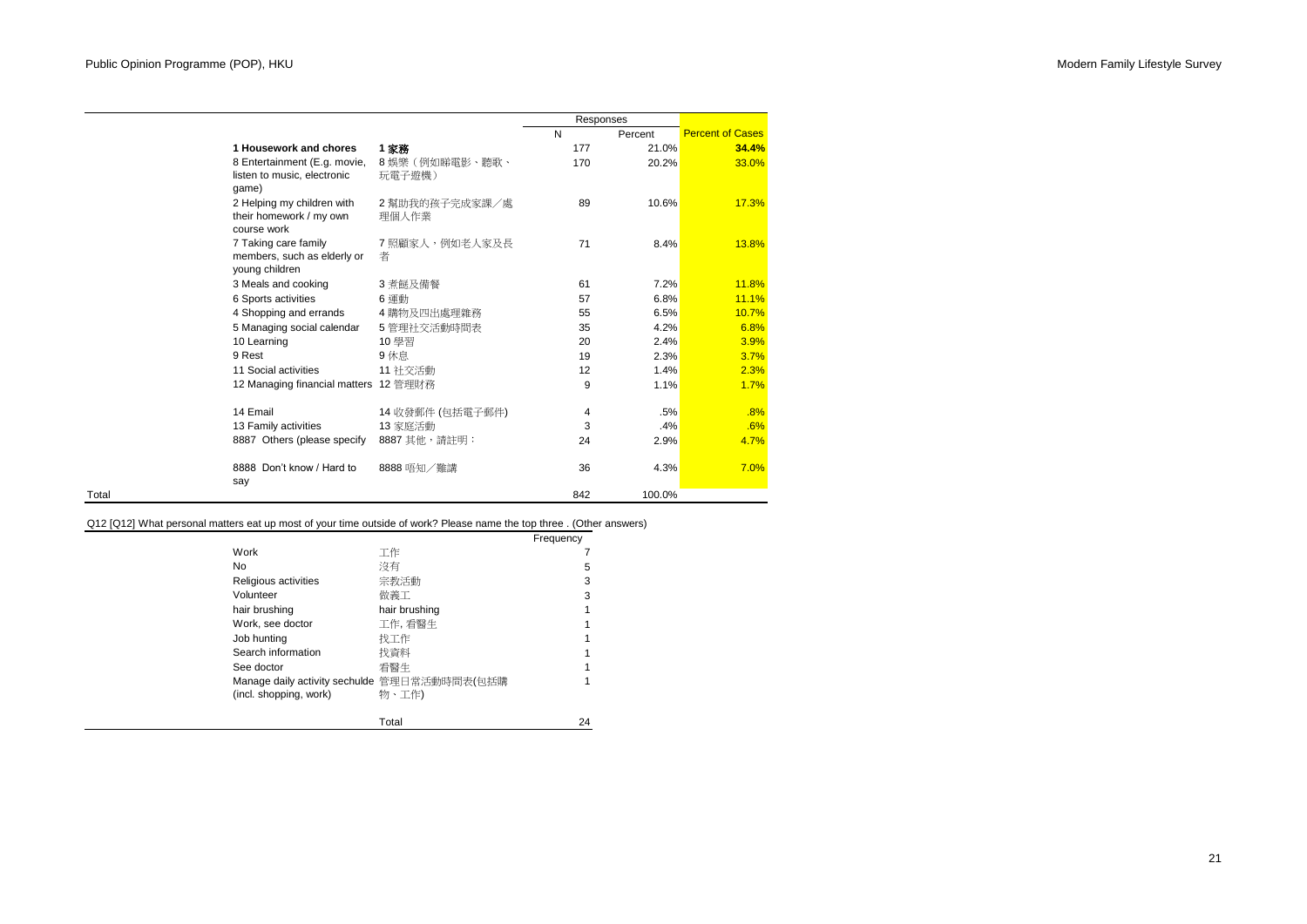**Q13 [Q13] How much do you agree or disagree that technology such as smart phones, tablets, laptops, apps, software can help you get more organized Q13 [Q13]** 你有幾同意或唔同意科技如智能電話、平板電腦、手提電腦、應用程式、軟件等可以幫助你更有條理咁管理個人事務,從而節省你既時間?**[**訪員追問程

|         | -23-40-2                  | $\mu$ and $\mu$ is the set of $\mu$ |           |            | <b>K.IN W E KIWIN IN LA</b> |
|---------|---------------------------|-------------------------------------|-----------|------------|-----------------------------|
|         |                           |                                     | Frequency | Percent    | <b>Valid Percent</b>        |
| Valid   | 1 Very much agree         | 1 好同意                               | 143       | 27.7       | 27.7                        |
|         | 2 Somewhat agree          | 2 幾同意                               | 171       | 33.1       | 33.1                        |
|         | 3 Half-half               | 3 一半半                               | 107       | 20.7       | 20.7                        |
|         | 4 Somewhat disagree       | 4 幾唔同意/唔係幾同意                        | 62        | 12.0       | 12.0                        |
|         | 5 Very much disagree      | 5 好唔同意                              | 16        | 3.1        | 3.1                         |
|         | 8888 Don't know / Hard to | 8888 唔知/難講                          | 17        | 3.3        | 3.3                         |
|         | say                       |                                     |           |            |                             |
|         | Total                     | Total                               | 516       | 99.8       | 100.0                       |
| Missing | -99 Refuse to answer      | -99 拒答                              |           | $\cdot$ .2 |                             |
| Total   |                           |                                     | 517       | 100.0      |                             |

#### Q13gp [Q13] How much do you agree or disagree that technology such as smart phones, tablets, laptops, apps, software can help you get more organized and thus Q13gp [Q13] 你有幾同意或唔同意科技如智能電話、平板電腦、手提電腦、應用程式、軟件等可以幫助你更有條理咁管理個人事務,從而節省你既時間?[訪員追問程

|         |                           |            | Frequency | Percent | <b>Valid Percent</b> |
|---------|---------------------------|------------|-----------|---------|----------------------|
| Valid   | 1 Agree                   | 1同意        | 314       | 60.7    | 60.9                 |
|         | 3 Half-half               | $3 - ##$   | 107       | 20.7    | 20.7                 |
|         | 4 Disagree                | 4 唔同意      | 78        | 15.1    | 15.1                 |
|         | 8888 Don't know / Hard to | 8888 唔知/難講 | 17        | 3.3     | 3.3                  |
|         | say                       |            |           |         |                      |
|         | Total                     | Total      | 516       | 99.8    | 100.0                |
| Missing | -99 Refuse to answer      | -99 拒答     |           | .2      |                      |
| Total   |                           |            | 517       | 100.0   |                      |

## **Statistics**

Q13m [Q13] How much do you agree or disagree that technology such as smart phones, tablets, laptops, apps, software can help you get more organized and thus save time? [Interviewer to probe intensity] Q13m [Q13] 你有幾同意或唔同意科技如智能電話、平板電腦、手提電腦、應用程式、軟件等可以幫助你更有條理咁管理個人事務,從而節省你既時間?[訪員追問程度]

|       |                 |      | Std. Error of |                |      |                |         |         |      |
|-------|-----------------|------|---------------|----------------|------|----------------|---------|---------|------|
| Valid | Missing         | Mean | Mean          | Median         | Mode | Std. Deviation | Minimum | Maximum | Sun. |
| 499   | 18 <sub>1</sub> | 3.73 | .049          | $\sim$<br>4.VV |      |                | 1.102   |         | 1860 |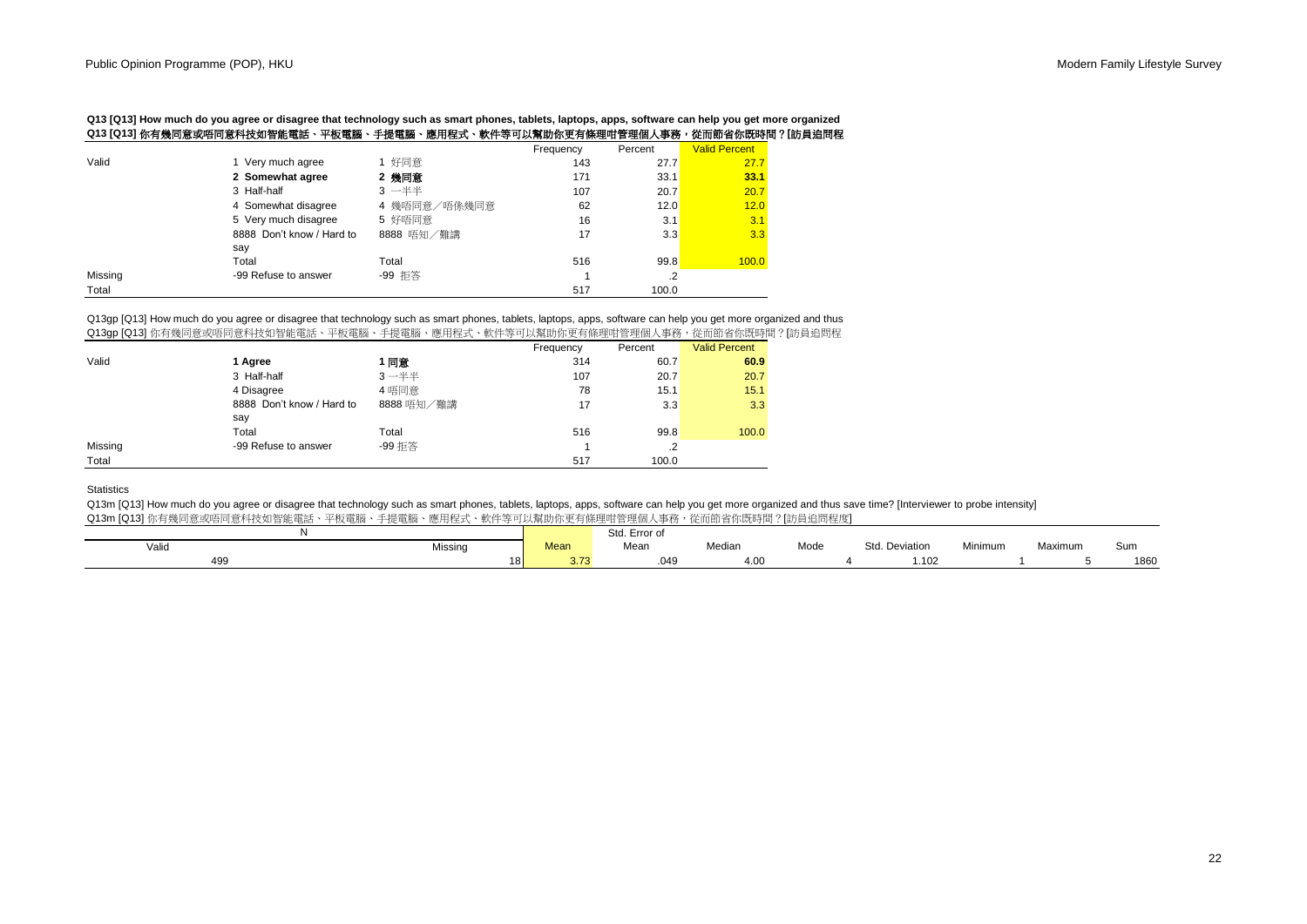**Q14 [Q14] How much time do you think you could save if you were more organized than you are now in managing your personal matters? Q14 [Q14]** 如果你可以更有條理咁管理好你既日常個人事務,你認為自己每日可以慳到幾多時間?

|         |                                                           |            | Frequency | Percent | <b>Valid Percent</b> |
|---------|-----------------------------------------------------------|------------|-----------|---------|----------------------|
| Valid   |                                                           |            | 132       | 25.5    | 25.7                 |
|         | 2                                                         | 2          | 100       | 19.3    | 19.5                 |
|         | 3                                                         | 3          | 61        | 11.8    | 11.9                 |
|         | 4                                                         |            | 14        | 2.7     | 2.7                  |
|         | 5                                                         | 5          | 11        | 2.1     | 2.1                  |
|         | 6                                                         | 6          | 4         | .8      | $\cdot^8$            |
|         | 8                                                         | 8          |           | .2      | $\cdot$              |
|         | 11                                                        | 11         |           | $\cdot$ | $\overline{.2}$      |
|         | 8886 None, I' m already very 8886 唔能夠節省任何時間,<br>organized | 我已經非常有條理   | 94        | 18.2    | 18.3                 |
|         | 8888 Don't know / Hard to<br>say                          | 8888 唔知/難講 | 95        | 18.4    | 18.5                 |
|         | Total                                                     | Total      | 513       | 99.2    | 100.0                |
| Missing | -99 Refuse to answer                                      | -99 拒答     | 4         | .8      |                      |
| Total   |                                                           |            | 517       | 100.0   |                      |

## Statistics [Include 0]

Q14m [Q14] How much time do you think you could save if you were more organized than you are now in managing your personal matters?

Q14m [Q14] 如果你可以更有條理咁管理好你既日常個人事務,你認為自己每日可以慳到幾多時間?

|       |                 |      | Std. Error of |        |      |                     |         |         |     |
|-------|-----------------|------|---------------|--------|------|---------------------|---------|---------|-----|
| Valid | Missing         | Mean | Mean          | Median | Mode | Std<br>l. Deviation | Minimum | Maximum | Sum |
| 418   | aal<br>$\cdots$ | .49  | .07'          | 1.00   |      | .458،               |         |         | 622 |

Statistics [Exclude 0]

Q14m [Q14] How much time do you think you could save if you were more organized than you are now in managing your personal matters?

Q14m [Q14] 如果你可以更有條理咁管理好你既日常個人事務,你認為自己每日可以慳到幾多時間?

|       |         |             | Std. Error of |                  |      |                |         |         |     |
|-------|---------|-------------|---------------|------------------|------|----------------|---------|---------|-----|
| Valid | Missing | <b>Mean</b> | Mean          | Median           | Mode | Std. Deviation | Minimum | Maximum | Sum |
| 301   | 216     | 2.07        | .076          | 2.0 <sub>C</sub> |      | .325           |         |         | 622 |

**Q15 [Q15] How much do you spend in total per month on subscriptions like mobile phone, internet broadband services, paid TV, music services,**

| Q15 [Q15] 請問你每個月總共花幾多錢係流動電話、寬頻上網服務、收費電視、音樂服務、訂閱報章、雜誌、電影及電視串流服務等既月費上? |  |  |
|----------------------------------------------------------------------|--|--|
|                                                                      |  |  |

|       | ------<br>-----<br>$\cdots$<br>---- | ----<br>- | .<br>---<br>-------- | ------    |         | $-5.0$ , $-7.0$ , $-7.0$ , $-7.0$ , $-7.0$ |
|-------|-------------------------------------|-----------|----------------------|-----------|---------|--------------------------------------------|
|       |                                     |           |                      | Frequency | Percent | <b>Valid Percent</b>                       |
| Valid |                                     |           |                      |           | .6'     |                                            |
|       |                                     |           |                      |           |         |                                            |
|       | 30                                  | 30        |                      |           |         |                                            |
|       | 35                                  | 35        |                      |           | .o      | .b                                         |
|       | 38                                  | 38        |                      |           |         |                                            |
|       | 40                                  | 40        |                      |           |         |                                            |
|       | 45                                  | 45        |                      |           | .4      | .4                                         |
|       | 50                                  | 50        |                      |           |         |                                            |
|       | 60                                  | 60        |                      |           |         |                                            |
|       | 68                                  | 68        |                      |           | .6      | .b                                         |
|       | 70                                  | 70        |                      |           | .b      | .b                                         |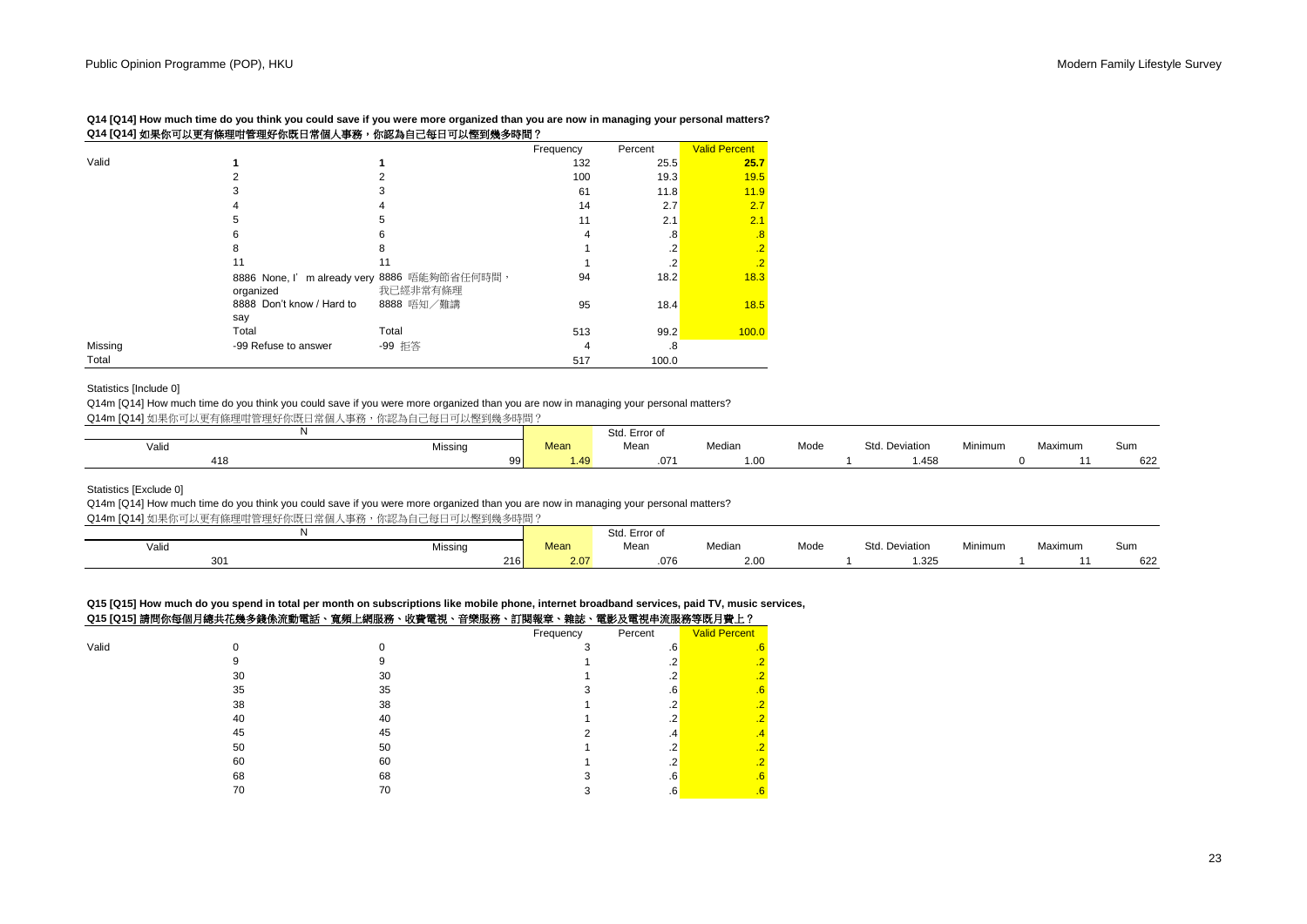Total

|         | 75                               | 75         | $\mathbf{1}$            | $\cdot$           |                                                |
|---------|----------------------------------|------------|-------------------------|-------------------|------------------------------------------------|
|         | 80                               | 80         | 1                       | .2 <sup>1</sup>   | $\begin{array}{c}\n 2 \\ 2 \\ 2\n \end{array}$ |
|         | 86                               | 86         | 1                       | $\cdot$           |                                                |
|         | 99                               | 99         | $\mathbf{1}$            | $\overline{.2}$   |                                                |
|         | 100                              | 100        | 18                      | 3.5               | 3.5                                            |
|         | 120                              | 120        | $\overline{\mathbf{c}}$ | $\cdot$ 4         | $\cdot$ 4                                      |
|         | 130                              | 130        | $\boldsymbol{2}$        | $\mathcal{A}$     | $\overline{.4}$                                |
|         | 140                              | 140        | 4                       | $\boldsymbol{.8}$ | $\overline{.8}$                                |
|         | 150                              | 150        | 10                      | 1.9               | 1.9                                            |
|         | 158                              | 158        | $\overline{\mathbf{c}}$ | $\mathcal{A}$     | $\overline{.4}$                                |
|         | 170                              | 170        | $\mathbf{1}$            | $\cdot$ .2        | $\frac{.2}{.2}$                                |
|         | 180                              | 180        | $\mathbf{1}$            | $\cdot$ .2        |                                                |
|         | 198                              | 198        | $\mathbf{1}$            | $\overline{.2}$   | $\overline{.2}$                                |
|         | 200                              | 200        | 65                      | 12.6              | 12.6                                           |
|         | 238                              | 238        | $\mathbf{1}$            | $\cdot$ .2        | .2                                             |
|         | 250                              | 250        | 17                      | 3.3               | 3.3                                            |
|         | 266                              | 266        | $\mathbf{1}$            | $\cdot$           |                                                |
|         | 280                              | 280        | $\mathbf{1}$            | $\cdot$           | $\frac{.2}{.2}$                                |
|         | 299                              | 299        | $\mathbf{1}$            | $\overline{.2}$   |                                                |
|         | 300                              | 300        | 51                      | 9.9               | 9.9                                            |
|         | 325                              | 325        | $\mathbf{1}$            | $\cdot$ .2        | $\overline{.2}$                                |
|         | 350                              | 350        | $\boldsymbol{9}$        | 1.7               | 1.7                                            |
|         | 400                              | 400        | 47                      | 9.1               | 9.1                                            |
|         | 450                              | 450        | $\overline{4}$          | $\boldsymbol{.8}$ | .8                                             |
|         | 499                              | 499        | $\mathbf{1}$            | $\cdot$ .2        | $\overline{.2}$                                |
|         | 500                              | 500        | 83                      | 16.1              | 16.1                                           |
|         | 550                              | 550        | 3                       | .6                | .6                                             |
|         | 560                              | 560        | $\mathbf{1}$            | $\cdot$ .2        | $\overline{.2}$                                |
|         | 600                              | 600        | 38                      | $7.4$             | 7.4                                            |
|         | 650                              | 650        | $\mathbf{1}$            | $\cdot$ .2        | $\overline{.2}$                                |
|         | 700                              | 700        | 12                      | 2.3               | 2.3                                            |
|         | 750                              | 750        | $\mathbf{1}$            | $\cdot$ .2        | $\overline{.2}$                                |
|         | 800                              | 800        | 18                      | 3.5               | 3.5                                            |
|         | 900                              | 900        | $\mathbf{1}$            | $\cdot$ .2        | $\overline{.2}$                                |
|         | 950                              | 950        | $\mathbf{1}$            | $\overline{.2}$   | $\overline{.2}$                                |
|         | 1000                             | 1000       | 54                      | 10.4              | 10.5                                           |
|         | 1200                             | 1200       | $\overline{\mathbf{4}}$ | $\boldsymbol{.8}$ | $\overline{.8}$                                |
|         | 1500                             | 1500       | 6                       | $1.2$             | 1.2                                            |
|         | 2000                             | 2000       | 3                       | .6                | .6                                             |
|         | 3000                             | 3000       | $\overline{c}$          | $\cdot$           | $\cdot$ 4                                      |
|         | 8888 Don't know / Hard to<br>say | 8888 唔知/難講 | 24                      | 4.6               | 4.7                                            |
|         | Total                            | Total      | 516                     | 99.8              | 100.0                                          |
| Missing | -99 Refuse to answer             | -99 拒答     | $\mathbf 1$             | $\cdot$           |                                                |
| Total   |                                  |            | 517                     | 100.0             |                                                |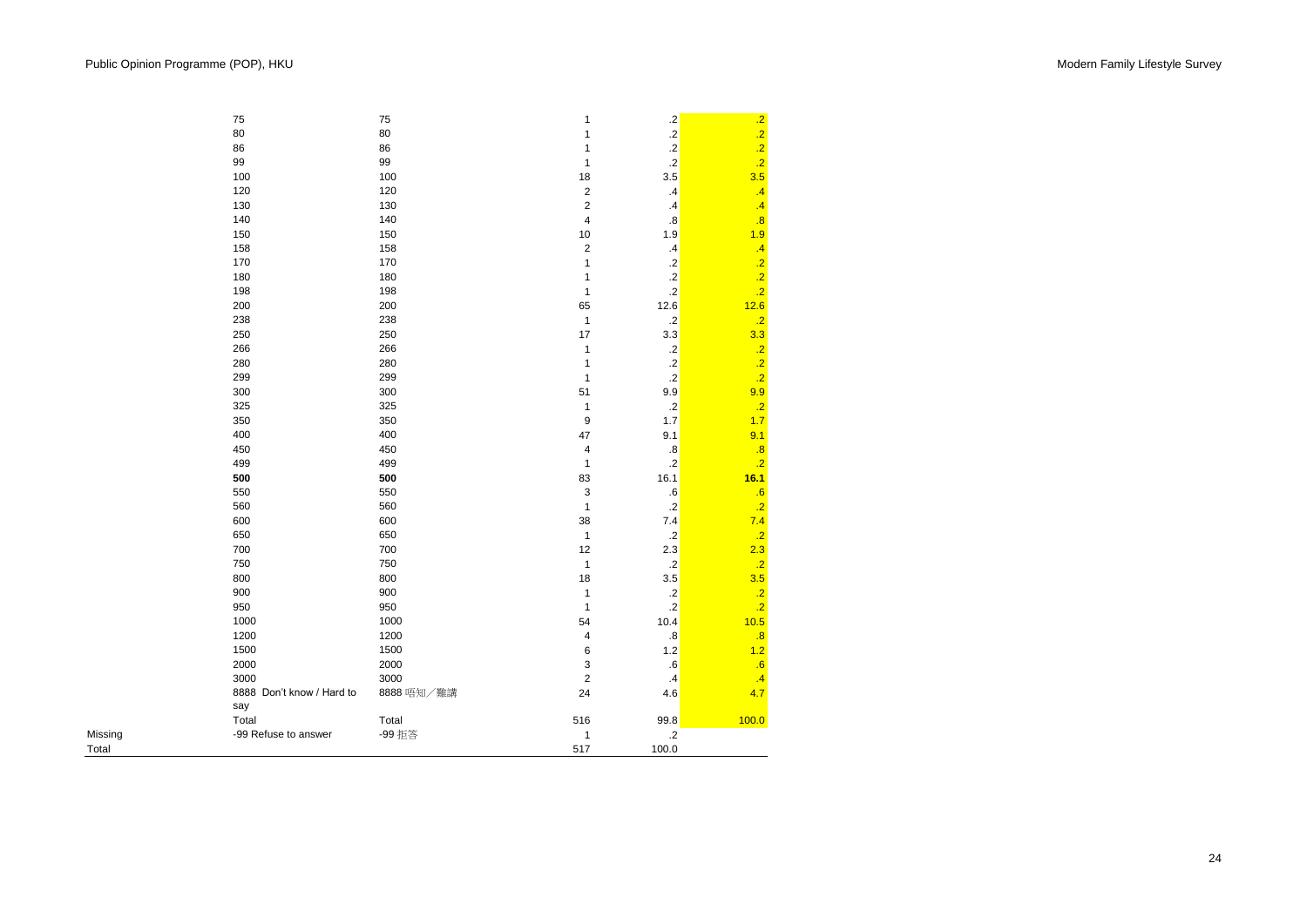## **Statistics**

Q15 [Q15] How much do you spend in total per month on subscriptions like mobile phone, internet broadband services, paid TV, music services, newspapers, Q15 [Q15] 請問你每個月總共花幾多錢係流動電話、寬頻上網服務、收費電視、音樂服務、訂閱報章、雜誌、電影及電視串流服務等既月費上?

|       | - 兄ツ米 - エミョリカメイカ<br>1人只 电 儿 | 日 木切入切<br>口」)  十K一十 | 不出口心   | 电彩火电光十小吹灯寸光引具工; |        |      |                |         |         |        |
|-------|-----------------------------|---------------------|--------|-----------------|--------|------|----------------|---------|---------|--------|
|       |                             |                     |        | Std. Error of   |        |      |                |         |         |        |
| Valic | Missing                     |                     | Mean   | Mean            | Median | Mode | Std. Deviation | Minimum | Maximum | Sum    |
| 492   |                             | 25 <sub>1</sub>     | 481.64 | 16.275          | 400.00 | 500  | 360.986        |         | 3000    | 236967 |
|       |                             |                     |        |                 |        |      |                |         |         |        |

# **Q16 [Q16] If you could use money to buy time, how much at most would you pay to buy an extra hour each day?**

# **Q16 [Q16]** 如果可以用錢去買時間,你會願意最多俾幾多錢去買每日額外一個鐘頭既時間?

|       |                                                     | Frequency                         | Percent           | <b>Valid Percent</b> |
|-------|-----------------------------------------------------|-----------------------------------|-------------------|----------------------|
| Valid | $\pmb{0}$<br>0                                      | 102                               | 19.7              | 20.1                 |
|       | $\mathbf{1}$<br>1                                   | $\overline{\mathbf{c}}$           | $\cdot$ 4         | $\cdot$              |
|       | 5<br>5                                              | 1                                 | $\cdot$ .2        | $\overline{.2}$      |
|       | 10<br>10                                            | 6                                 | $1.2$             | 1.2                  |
|       | 20<br>20                                            | 9                                 | 1.7               | 1.8                  |
|       | 25<br>25                                            | 1                                 | $\cdot$ .2        | .2                   |
|       | 28<br>28                                            | $\overline{7}$                    | 1.4               | 1.4                  |
|       | 30<br>30                                            | 10                                | 1.9               | 2.0                  |
|       | 35<br>35                                            | 1                                 | $.2\,$            | $\cdot$ .2           |
|       | 38<br>38                                            | 1                                 | $.2\,$            | $\overline{.2}$      |
|       | 40<br>40                                            | 3                                 | .6                | .6                   |
|       | 48<br>48                                            | $\mathbf{1}$                      | $\cdot$ .2        | $\cdot$ .2           |
|       | 50<br>50                                            | 23                                | 4.4               | 4.5                  |
|       | 60<br>60                                            | 4                                 | $\boldsymbol{.8}$ | .8                   |
|       | 70<br>70                                            | 1                                 | $\cdot$ .2        | $\overline{.2}$      |
|       | 100<br>100                                          | 74                                | 14.3              | 14.6                 |
|       | 150<br>150                                          | 4                                 | $\boldsymbol{.8}$ | .8                   |
|       | 200<br>200                                          | 29                                | 5.6               | 5.7                  |
|       | 250<br>250                                          | $\overline{2}$                    | $\cdot$ 4         | .4                   |
|       | 300<br>300                                          | 19                                | 3.7               | 3.7                  |
|       | 500<br>500                                          | 32                                | 6.2               | 6.3                  |
|       | 600<br>600                                          | 3                                 | ${\bf .6}$        | .6                   |
|       | 1000<br>1000                                        | 20                                | 3.9               | 3.9                  |
|       | 2000<br>2000                                        | 3                                 | ${\bf .6}$        | .6                   |
|       | 3500<br>3500                                        | 1                                 | $.2\,$            | $\overline{.2}$      |
|       | 5000<br>5000                                        | 1                                 | $.2\,$            | $\overline{.2}$      |
|       | 6000<br>6000                                        | 1                                 | $\cdot$ .2        | $\overline{.2}$      |
|       | 10000<br>10000                                      | $\overline{\mathbf{4}}$           | $\boldsymbol{.8}$ | .8                   |
|       | 30000<br>30000                                      | 1                                 | $\cdot$           | $\overline{.2}$      |
|       | 50000<br>50000                                      | $\overline{2}$                    | $\cdot$ 4         | $\cdot$              |
|       | 100000                                              | 100000<br>$\overline{\mathbf{c}}$ | $\cdot$           | .4                   |
|       | 1000000                                             | 1000000<br>1                      | $\cdot$ .2        | $\cdot$ .2           |
|       | 8888886 No limit, I'm willing to 8888886 有上限, 幾多錢都願 | 16                                | 3.1               | 3.2                  |
|       | pay any amount<br>意俾                                |                                   |                   |                      |
|       | 8888888 Don't know / Hard                           | 120<br>8888888 唔知/難講              | 23.2              | 23.7                 |
|       | to say                                              |                                   |                   |                      |
|       | Total<br>Total                                      | 507                               | 98.1              | 100.0                |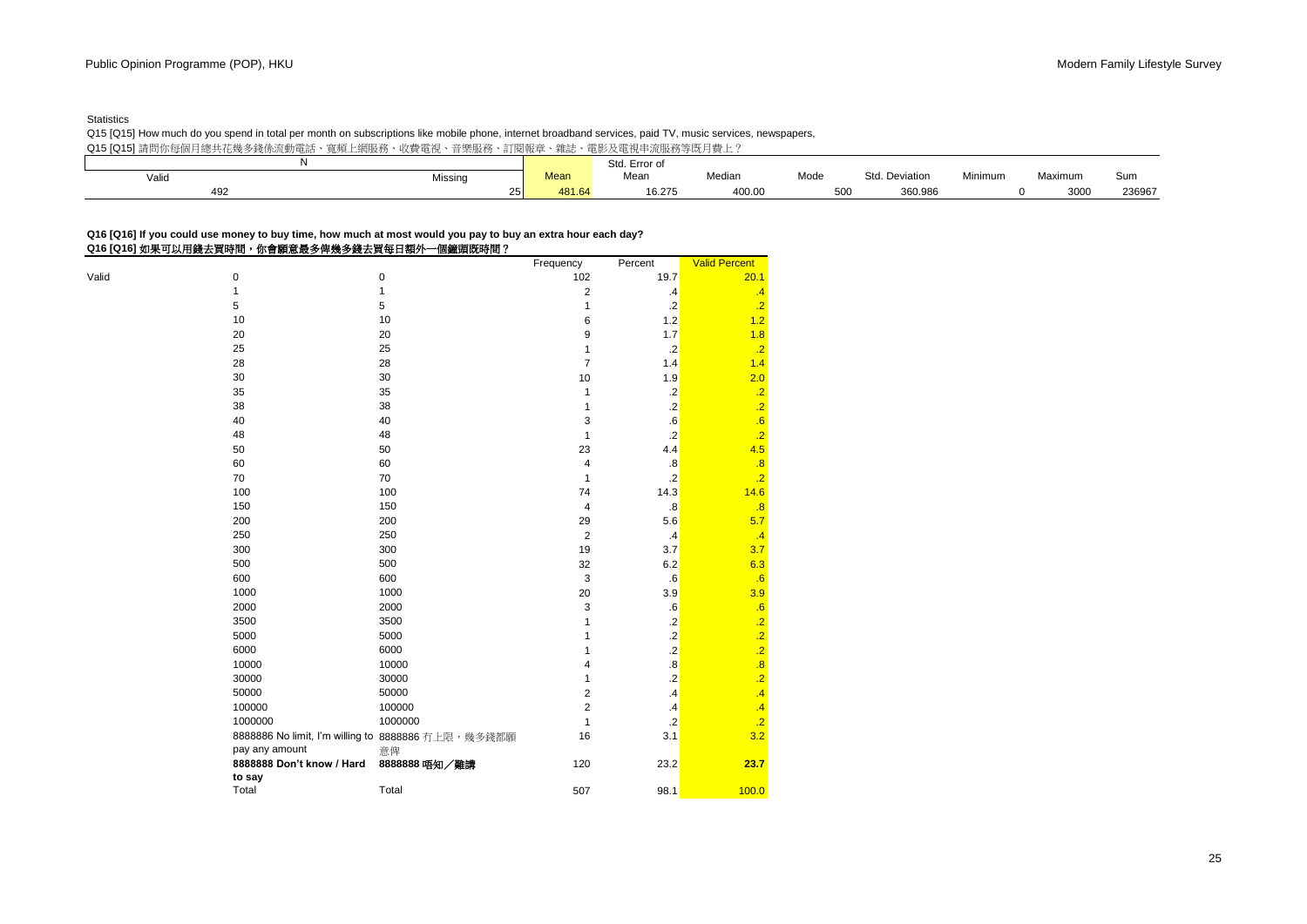| Missing | -99 Refuse to answer | -99 拒答 | ر .   |
|---------|----------------------|--------|-------|
| Total   |                      |        | 100.0 |

Statistics [Excluded outlier "1,000,000"]

## Q16 [Q16] If you could use money to buy time, how much at most would you pay to buy an extra hour each day?

Q16 [Q16] 如果可以用錢去買時間, 你會願意最多俾幾多錢去買每日額外一個鐘頭既時間?

|       |         |         | Std. Error of |        |      |                       |                |         |        |
|-------|---------|---------|---------------|--------|------|-----------------------|----------------|---------|--------|
| Valid | Missing | Mean    | <b>Mean</b>   | Median | Mode | J. Deviation<br>$C+A$ | <b>Minimum</b> | Maximum | Sum    |
| 370   | 147     | 1218.29 | 435.288       | 100.00 |      | 8372.929              |                | 100000  | 450769 |

# **Respondents' demographic profile** 被訪者背景資料

| sex [DM1] 性別   |                      |            |           |         |                      |
|----------------|----------------------|------------|-----------|---------|----------------------|
|                |                      |            | Frequency | Percent | <b>Valid Percent</b> |
| Valid          | 1 Male               | 1 男        | 194       | 37.5    | 37.5                 |
|                | 2 Female             | 2 女        | 323       | 62.5    | 62.5                 |
|                | Total                | Total      | 517       | 100.0   | 100.0                |
| age [DM2] 年齡   |                      |            |           |         |                      |
|                |                      |            | Frequency | Percent | <b>Valid Percent</b> |
| Valid          | $118 - 20$           | $118 - 20$ | 62        | 12.0    | 12.1                 |
|                | $221 - 25$           | $221 - 25$ | 57        | 11.0    | 11.2                 |
|                | $326 - 30$           | $326 - 30$ | 45        | 8.7     | 8.8                  |
|                | $431 - 35$           | $431 - 35$ | 48        | 9.3     | 9.4                  |
|                | $536 - 40$           | $536 - 40$ | 62        | 12.0    | 12.1                 |
|                | $641 - 45$           | $641 - 45$ | 56        | 10.8    | 11.0                 |
|                | 7 46 - 50            | $746 - 50$ | 81        | 15.7    | 15.9                 |
|                | $851 - 55$           | $851 - 55$ | 50        | 9.7     | 9.8                  |
|                | $956 - 60$           | $956 - 60$ | 50        | 9.7     | 9.8                  |
|                | Total                | Total      | 511       | 98.8    | 100.0                |
| Missing        | -99 Refuse to answer | -99 拒答     | 6         | $1.2$   |                      |
| Total          |                      |            | 517       | 100.0   |                      |
| agegp [DM2] 年齡 |                      |            |           |         |                      |
|                |                      |            | Frequency | Percent | <b>Valid Percent</b> |
| Valid          | $118 - 20$           | $118 - 20$ | 62        | 12.0    | 12.1                 |
|                | $221 - 30$           | $221 - 30$ | 102       | 19.7    | 20.0                 |
|                | $331 - 40$           | $331 - 40$ | 110       | 21.3    | 21.5                 |
|                | $441 - 50$           | $441 - 50$ | 137       | 26.5    | 26.8                 |
|                | $551 - 60$           | $551 - 60$ | 100       | 19.3    | 19.6                 |
|                | Total                | Total      | 511       | 98.8    | 100.0                |
| Missing        | -99 Refuse to answer | -99 拒答     | 6         | $1.2$   |                      |
| Total          |                      |            | 517       | 100.0   |                      |

#### **statistics age [DM2]** 年齡

|       |         |                | Std.<br>. Error of |        |      |                   |         |         |       |
|-------|---------|----------------|--------------------|--------|------|-------------------|---------|---------|-------|
| Valid | Missing | <b>Mean</b>    | Mean               | Median | Mode | Std.<br>Deviation | Minimum | Maximum | Sum   |
| 511   |         | 38.53<br>vo.or | .568               | 40.OC  | ູບປ  | 12.849            |         |         | 19687 |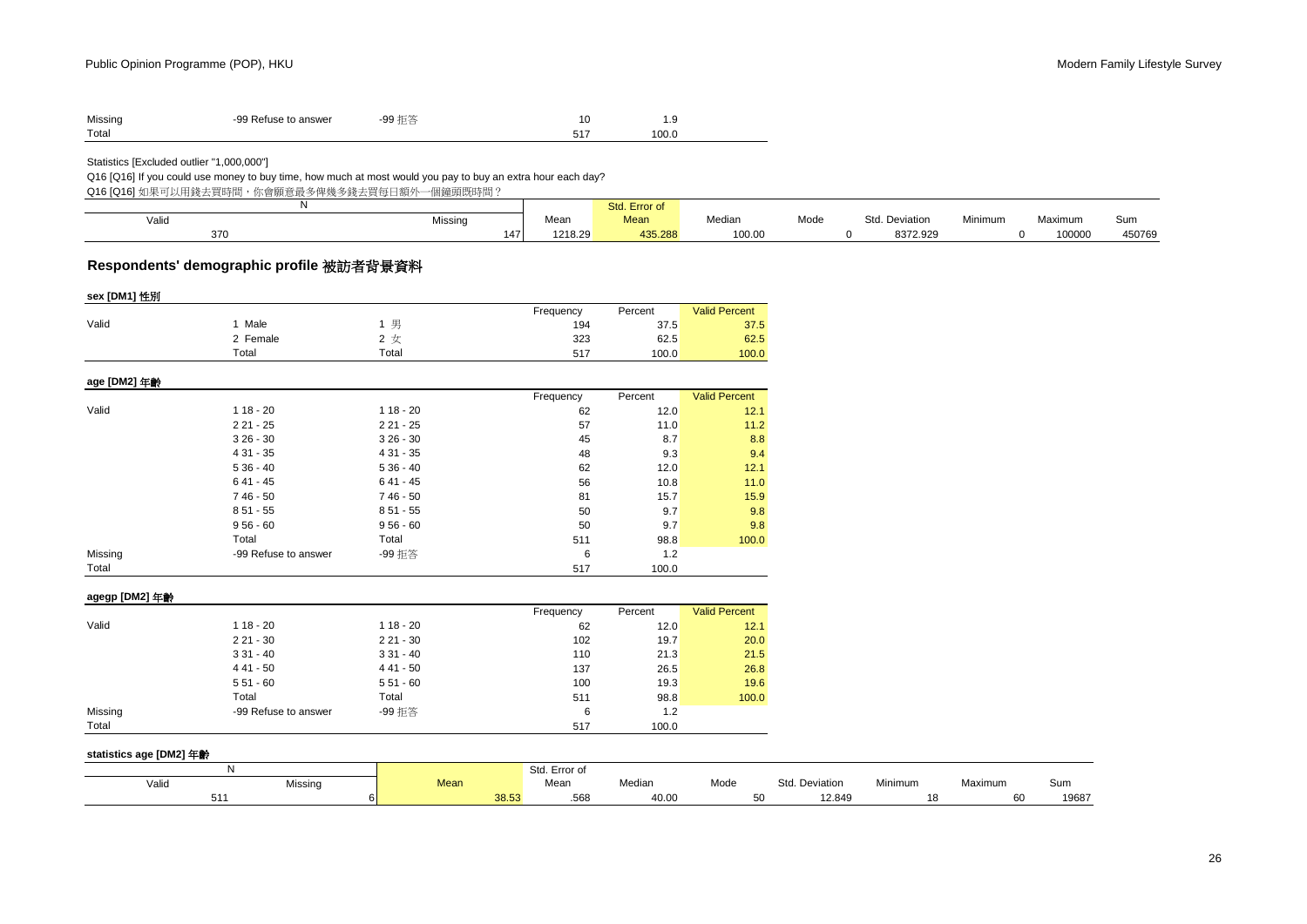# **education [DM3]** 教育程度

|         |                                       |         | Frequency | Percent   | <b>Valid Percent</b> |
|---------|---------------------------------------|---------|-----------|-----------|----------------------|
| Valid   | 1 Primary school or below             | 1 小學或以下 | 25        | 4.8       | 4.9                  |
|         | 2 Secondary school                    | 2 中學    | 233       | 45.1      | 45.3                 |
|         | 3 Matriculated                        | 3 預科    | 32        | 6.2       | 6.2                  |
|         | 4 Tertiary, non-degree course 4 專上非學位 |         | 40        | 7.7       | 7.8                  |
|         | 5 Tertiary, degree course             | 5 專上學位  | 154       | 29.8      | 30.0                 |
|         | 6 Master's degree                     | 6 碩士學位  | 29        | 5.6       | 5.6                  |
|         | 7 Doctor's degree                     | 7 博士學位  |           | $\cdot$ 2 | .2                   |
| Total   |                                       | Total   | 514       | 99.4      | 100.0                |
| Missing | -99 Refuse to answer                  | -99 拒答  | 3         | .6        |                      |
| Total   |                                       |         | 517       | 100.0     |                      |

# **educationgp [DM3]** 教育程度

|         |                      |         | Frequency | Percent | <b>Valid Percent</b> |
|---------|----------------------|---------|-----------|---------|----------------------|
| Valid   | Primary or below     | 1 小學或以下 | 25        | 4.8     | 4.9                  |
|         | 2 Secondary          | 2 中學    | 265       | 51.3    | 51.6                 |
|         | 3 Tertiary or above  | 3 大專或以上 | 224       | 43.3    | 43.6                 |
|         | Total                | Total   | 514       | 99.4    | 100.0                |
| Missing | -99 Refuse to answer | -99 拒答  |           | .6      |                      |
| Total   |                      |         | 517       | 100.0   |                      |

# **occupation [DM4]** 職位

|         |                                        |                 | Frequency | Percent | <b>Valid Percent</b> |
|---------|----------------------------------------|-----------------|-----------|---------|----------------------|
| Valid   | 1 Executive and professional 1 行政及專業人員 |                 | 115       | 22.2    | 22.4                 |
|         | 2 Clerks and Service worker            | 2 文職及服務人員       | 164       | 31.7    | 31.9                 |
|         | 3 Labourer                             | 3 勞動工人          | 31        | 6.0     | 6.0                  |
|         | 4 Student                              | 4 學生            | 77        | 14.9    | 15.0                 |
|         | 5 Full time housewife                  | 5 家庭主婦          | 94        | 18.2    | 18.3                 |
|         | 6 Others (unemployed,                  | 6 其他 (失業、已退休、及其 | 33        | 6.4     | 6.4                  |
|         | retired, and other non-working 他非在職者)  |                 |           |         |                      |
|         | individuals)                           |                 |           |         |                      |
|         | Total                                  | Total           | 514       | 99.4    | 100.0                |
| Missing | -99 Refuse to answer                   | -99 拒答          | 3         | .6      |                      |
| Total   |                                        |                 | 517       | 100.0   |                      |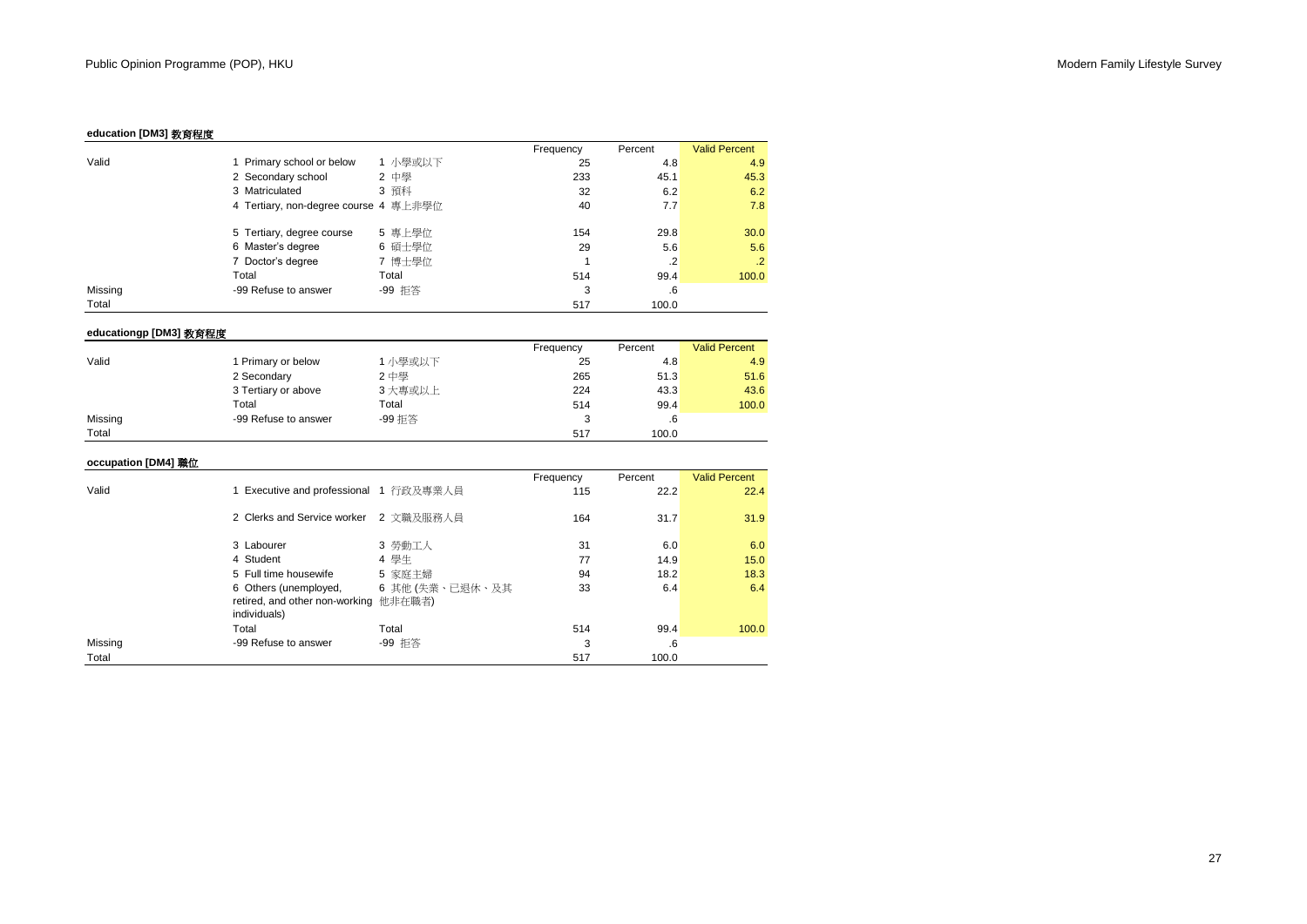## **family [DM5] How many family members living together with you? family [DM5]** 你既直屬家庭有幾多名家庭成員?

|                                                      |                      |        | Frequency | Percent | <b>Valid Percent</b> |
|------------------------------------------------------|----------------------|--------|-----------|---------|----------------------|
| Valid<br>0<br>2<br>3<br>4<br>5<br>6<br>8<br>10<br>30 |                      | O      | 3         | .6      | .6                   |
|                                                      |                      |        | 18        | 3.5     | 3.5                  |
|                                                      |                      | c      | 81        | 15.7    | 15.9                 |
|                                                      |                      | 3      | 174       | 33.7    | 34.2                 |
|                                                      |                      |        | 159       | 30.8    | 31.2                 |
|                                                      |                      | 5      | 52        | 10.1    | 10.2                 |
|                                                      |                      | 6      | 13        | 2.5     | 2.6                  |
|                                                      |                      |        |           | .6      | .6                   |
|                                                      |                      | 8      |           | .4      | $\cdot$ <sup>4</sup> |
|                                                      |                      | 10     |           | .6      | .6                   |
|                                                      |                      | 30     |           | .2      | $\cdot$ .2           |
|                                                      | Total                | Total  | 509       | 98.5    | 100.0                |
| Missing                                              | -99 Refuse to answer | -99 拒答 | 8         | 1.5     |                      |
| Total                                                |                      |        | 517       | 100.0   |                      |

## **Statistics**

family [DM5] How many family members living together with you?

family [DM5] 你既直屬家庭有幾多名家庭成員?

|       |         |      | Std. Error of |                |      |                             |         |         |             |
|-------|---------|------|---------------|----------------|------|-----------------------------|---------|---------|-------------|
| Valid | Missing | Mean | Mean          | Median         | Mode | $C+A$<br>l. Deviation<br>ചധ | Minimum | Maximum | Sum         |
| 509   |         | 3.48 | .077          | $\sim$<br>ບ.ບເ |      | 700<br>ے ، ۔ ا              |         | 20      | 1770<br>,,, |

**parent [DM6] Are you a parent yourself?**

#### **parent [DM6]** 請問你係家長嗎**?**

| .       |             |           |         |                      |
|---------|-------------|-----------|---------|----------------------|
|         |             | Frequency | Percent | <b>Valid Percent</b> |
| Valid   | 係           | 291       | 56.3    | 56.5                 |
|         | 2 唔係 (問卷完結) | 224       | 43.3    | 43.5                 |
|         | Total       | 515       | 99.6    | 100.0                |
| Missing | -99 拒答      |           | .4      |                      |
| Total   |             | 517       | 100.0   |                      |
|         |             |           |         |                      |

# **child [DM7] Does your family have children (under 18) who are living with you?**

# **child [DM7] 你屋企有冇十八歲以下既兒童一齊住?如有,有幾多個?**

|         |        | Frequency | Percent | <b>Valid Percent</b> |
|---------|--------|-----------|---------|----------------------|
| Valid   |        | 105       | 35.8    | 36.6                 |
|         | 2      | 65        | 22.2    | 22.6                 |
|         | 3      | 13        | 4.4     | 4.5                  |
|         | 4      |           | .3      | .3                   |
|         | 102 冇  | 103       | 35.2    | 35.9                 |
|         | Total  | 287       | 98.0    | 100.0                |
| Missing | -99 拒答 | 6         | 2.0     |                      |
| Total   |        | 293       | 100.0   |                      |